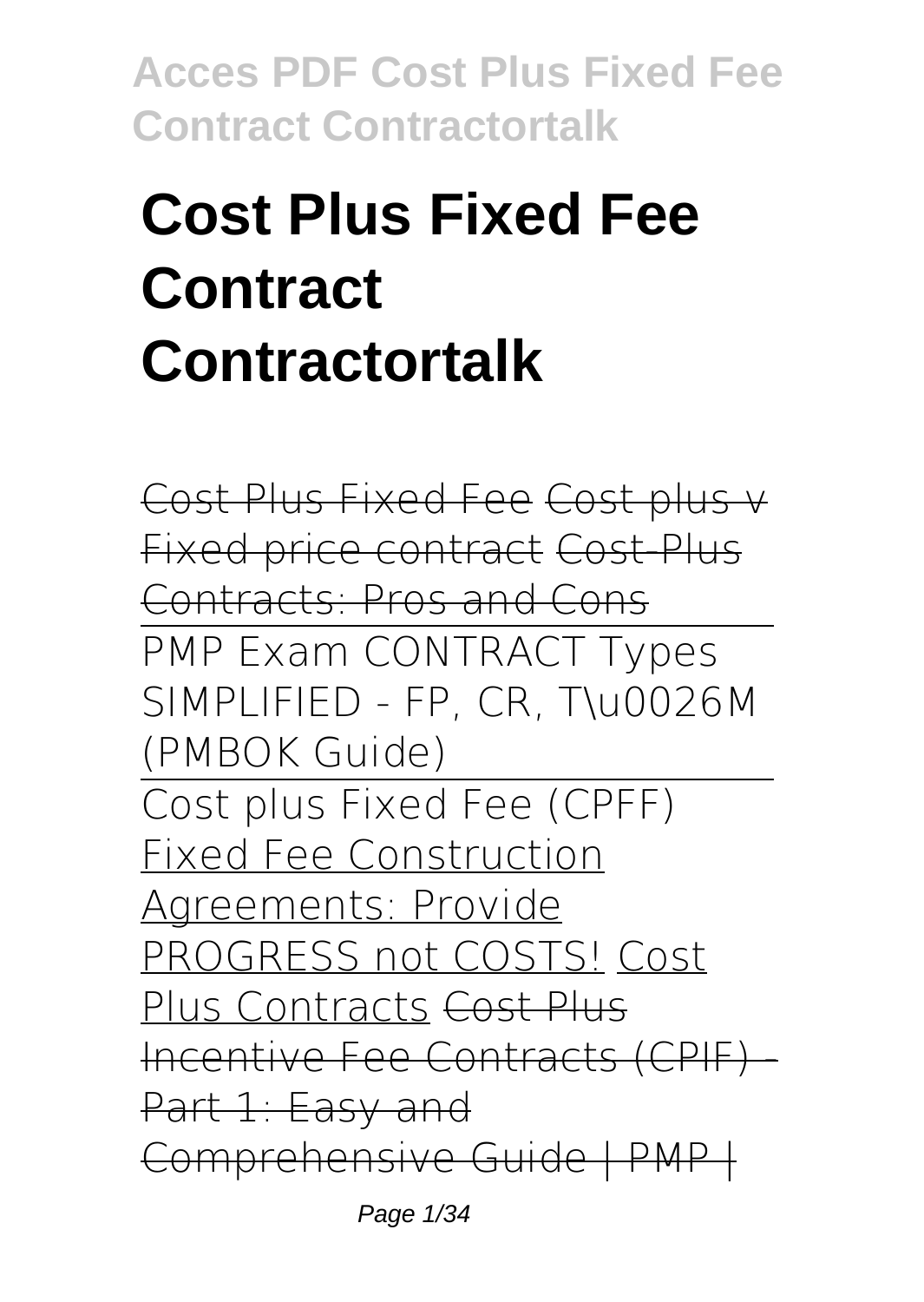PMBOK Cost Plus Incentive Fee Contracts (CPIF) - Part 2: Questions, Formulas and Solutions | PMP | PMBOK Contract and its types - Fixed Price (FP), Cost Reimbursable (CR), Time and Materials (T and M) **PMP Exam Prep - Fixed Price Incentive Fee (FPIF) contract calculation Example** Why You Should Use Cost Plus Contracts For Construction Projects 7 Things to NEVER say to a Contractor **Construction contracts explained** PMP Exam Estimate at Completion (EAC): Earned Value Tutorial **Calculating Hourly Rates for a Contractor or Small Business** How to memorize the Outputs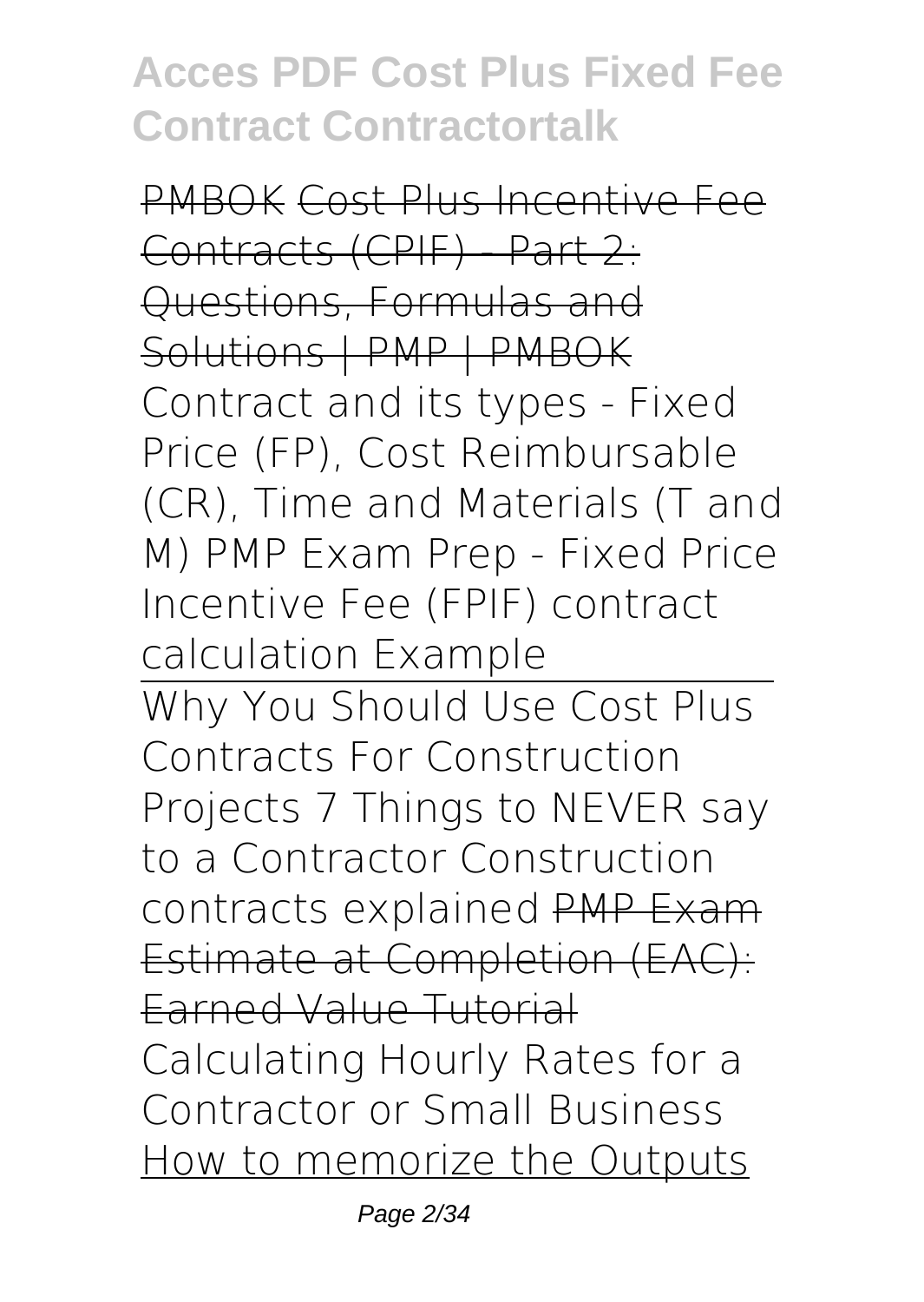#### of the PMBOK Guide 6th Edition for the PMP Exam... with Aileen

Use forward and backward pass to determine project duration and critical pathWhat Is a Time and Materials Contract? - Construction Advice What is Earned Value Management? | EVM | CV, SV, CPI, SPI, EAC, ETC, TCPI, VACH PMP Exam What is Net Present Value and Internal Rate of Return? | NPV | IRR | PMP Exam *PMP Exam Prep - CPFF vs CPPC* What is a Fixed Price Incentive Fee Contracts? | Contract Types | FPIF | PMP Exam | PTA *AIleen's PMP Exam Prep- Cost Plus Incentive Fee (CPIF)*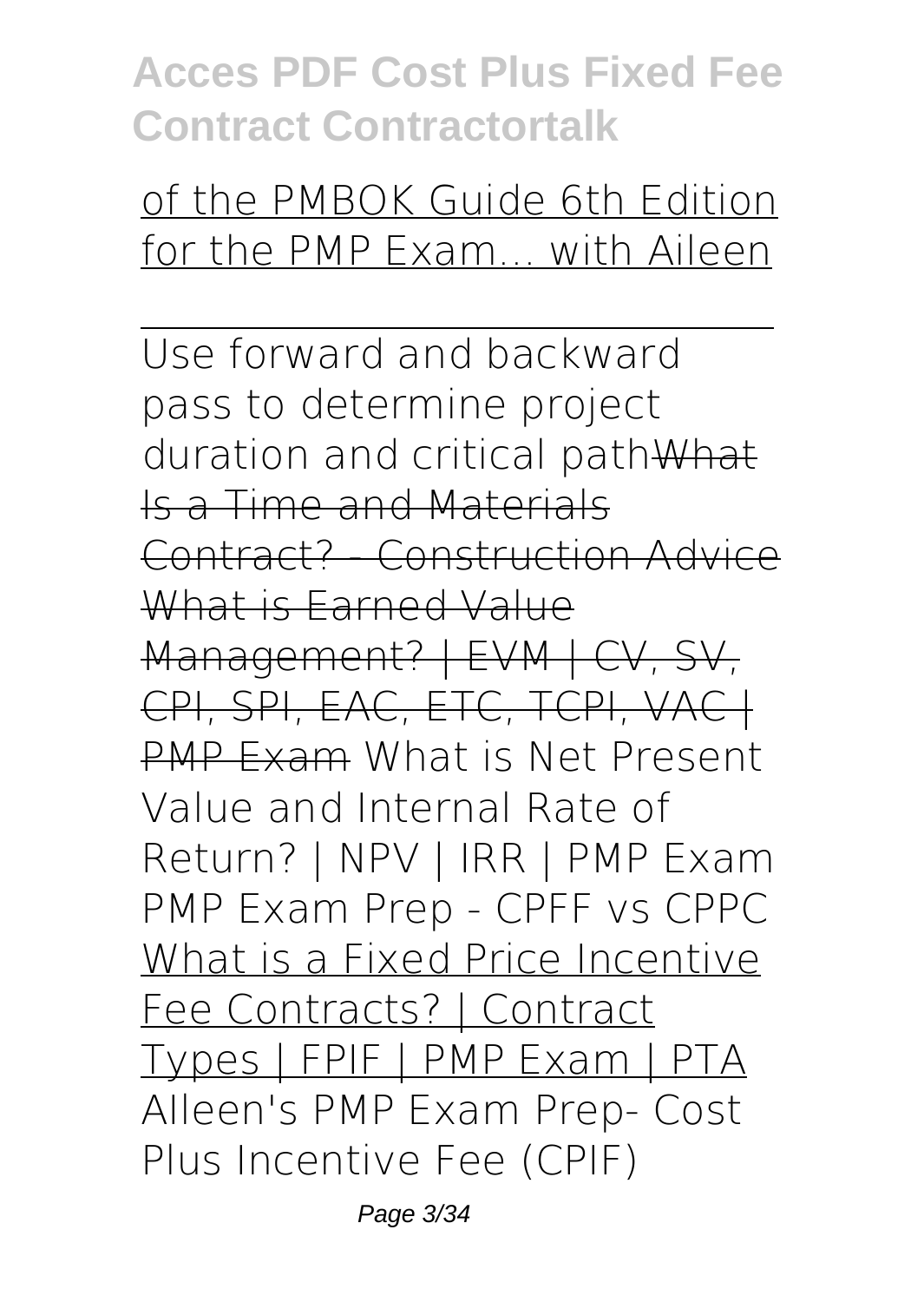GovCon Accounting 101: Contract Types and Pricing Cost plus VS Fixed Price Contracting | Simone Tv Episode 1 Cost Plus Incentive Fee Contract (CPIF) Why opt for Cost Plus contract when Fixed Price contract can also be an option? Project Management Professional (PMP)® | Contract Types | Project Procurement Management *Fixed Contracts Vs. Cost Plus For Renovations And Custom Homes*

Cost Plus Fixed Fee Contract A cost-plus fixed fee contract is a specific type of contract wherein the contractor is paid for the normal expenses for a project, plus an additional fixed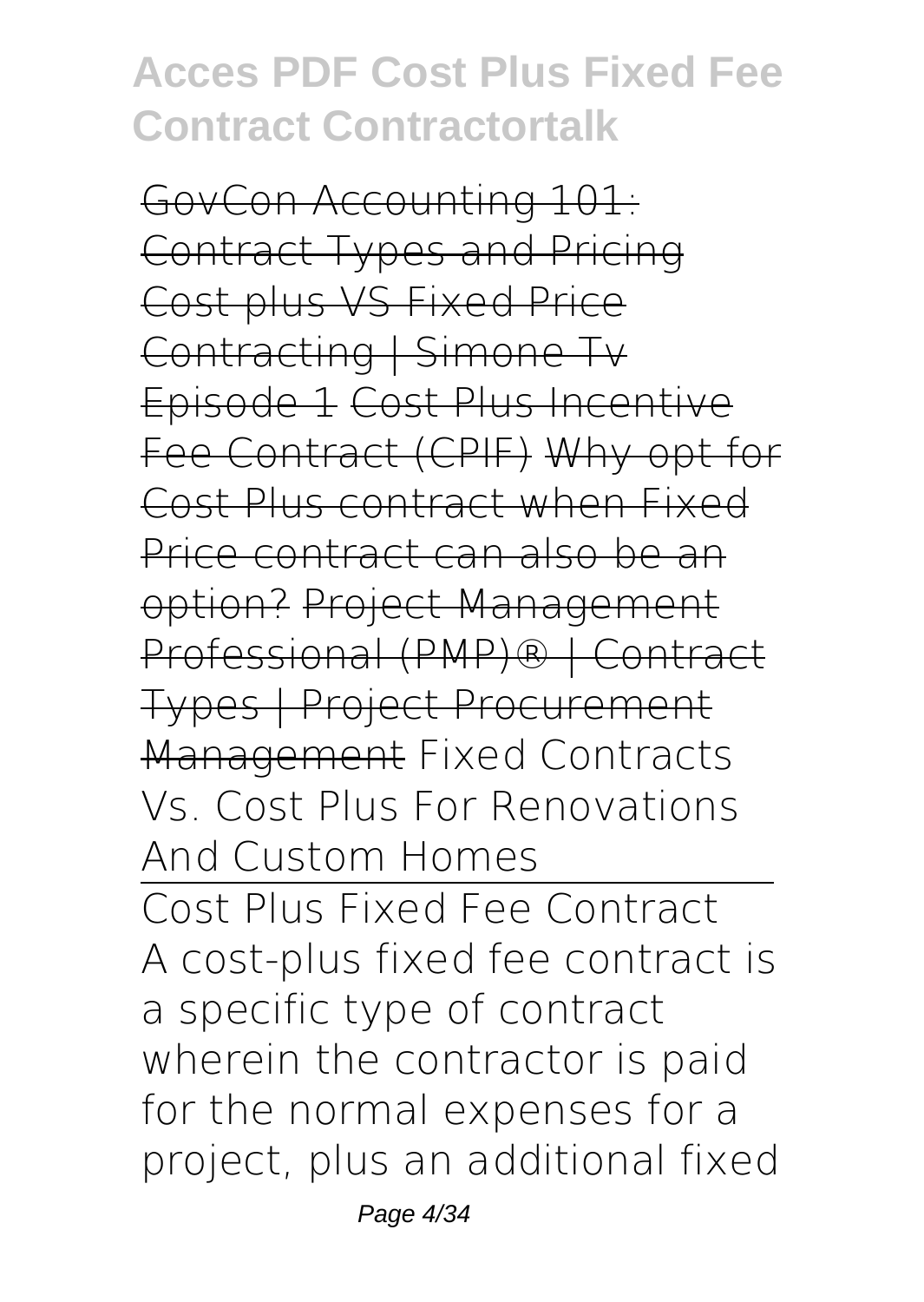fee for their services. These allow the contractor to collect a profit on the project, and they encourage economic production in various industries.

Cost Plus Fixed Fee Contracts | LegalMatch Instead, the cost-plus-fixed fee contract provides for a predetermined fixed fee reimbursement. Cost-plus-fixedfee tends to me more advantageous to the buyer as opposed to the seller as it caps the fee and the fee will not swell or grow based on the future expansion or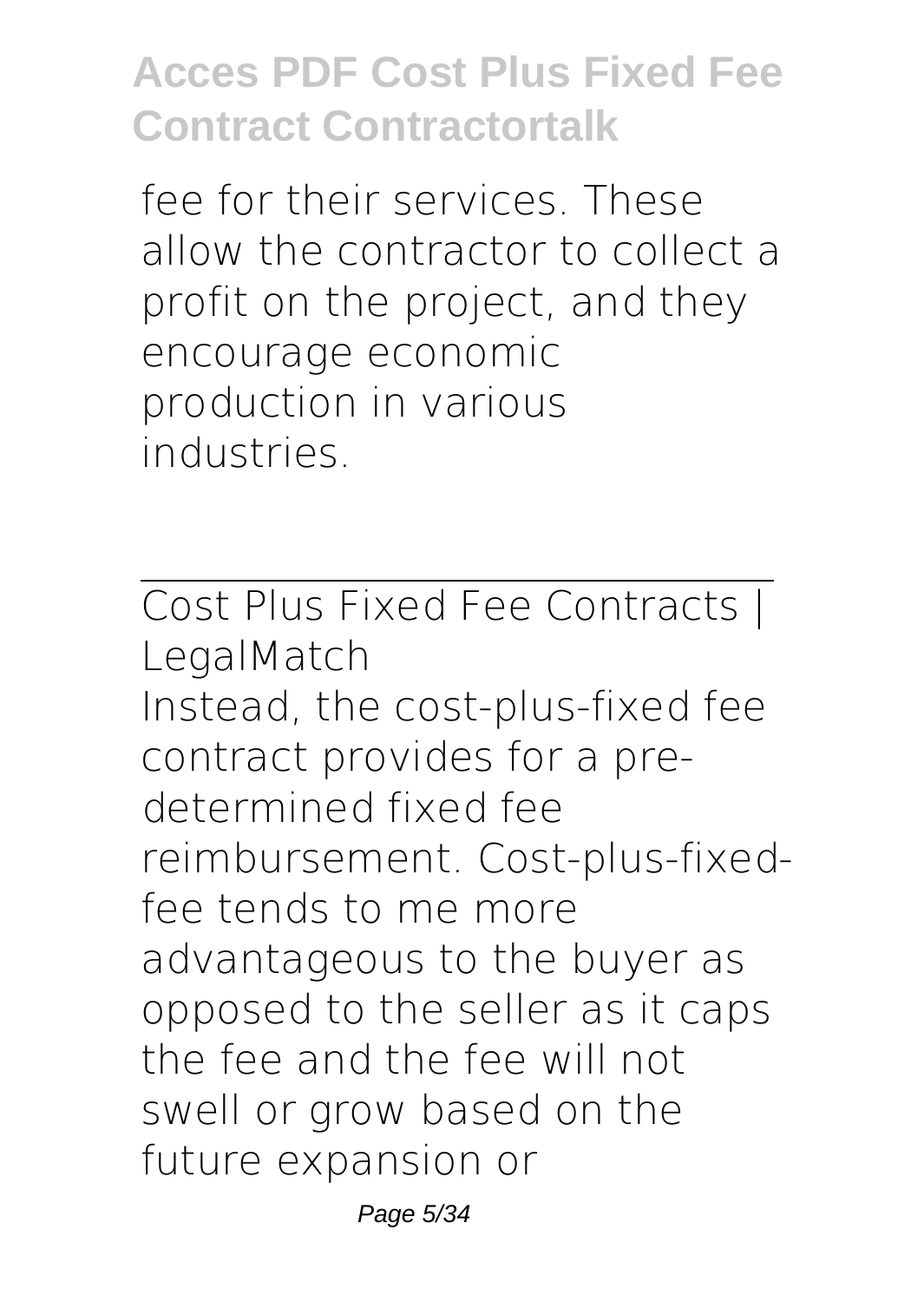fluctuations of the budget. However, it also can protect the seller because, in the event the budget tightens, it provides a fixed fee. This term is defined in the 3rd and the 4th edition of the PMBOK.

Cost-Plus-Fixed-Fee (CPFF) Contract - Project Management

... A cost-plus contract is an agreement to reimburse a company for expenses incurred plus a specific amount of profit, usually stated as a percentage of the contract's full price. These type of...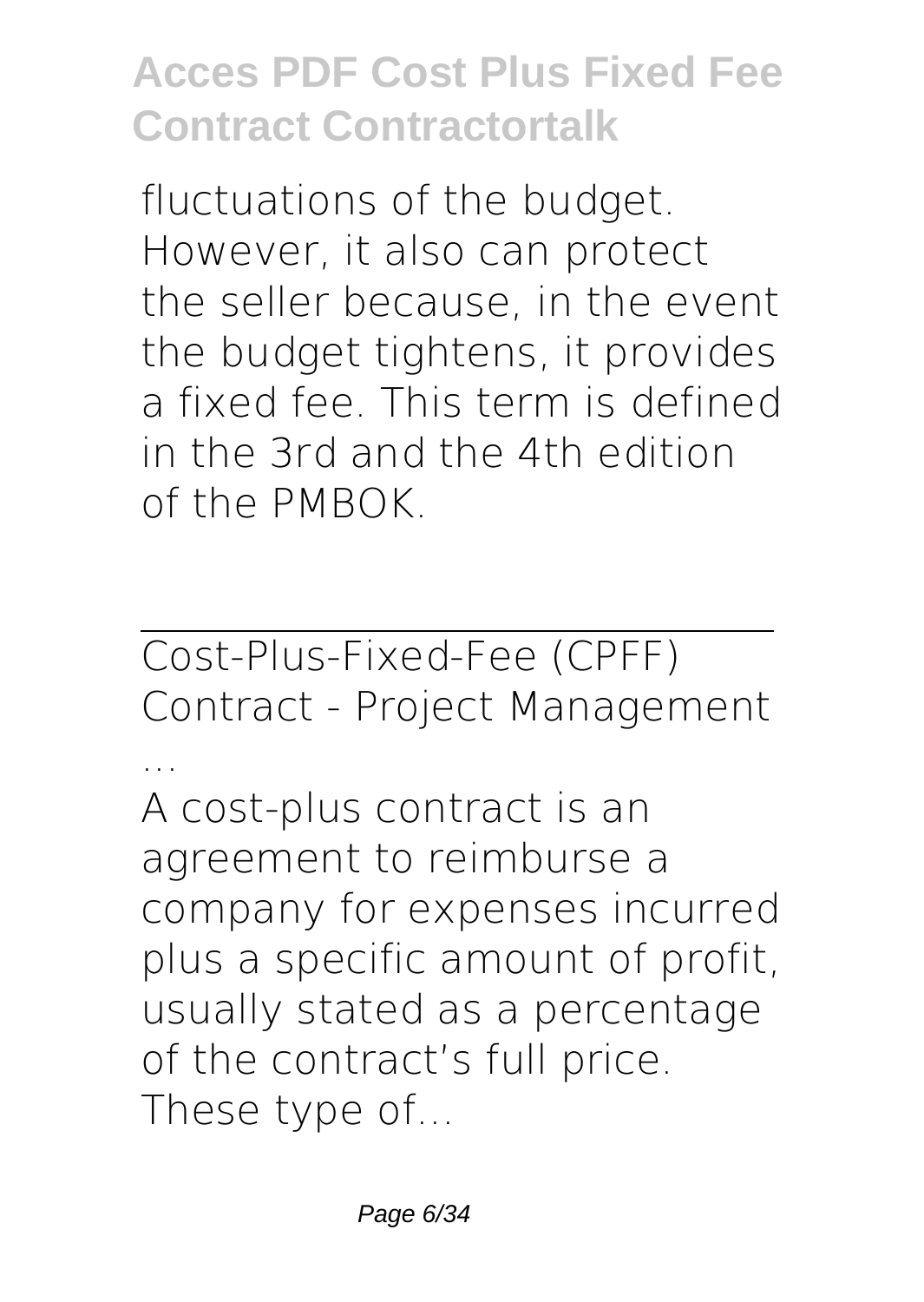Cost-Plus Contract Definition investopedia.com A cost plus fixed fee contract is a specific contract type that offers a set incentive for the contractor upon the job completion. It is important to note that the incentive fee is fixed and cannot be changed under normal circumstances.

Cost Plus Fixed Fee Contract | UpCounsel 2020 Cost + Fixed Fee Contract:-Under this contract, the amount to be paid to the contractor is fixed and independent from the cost of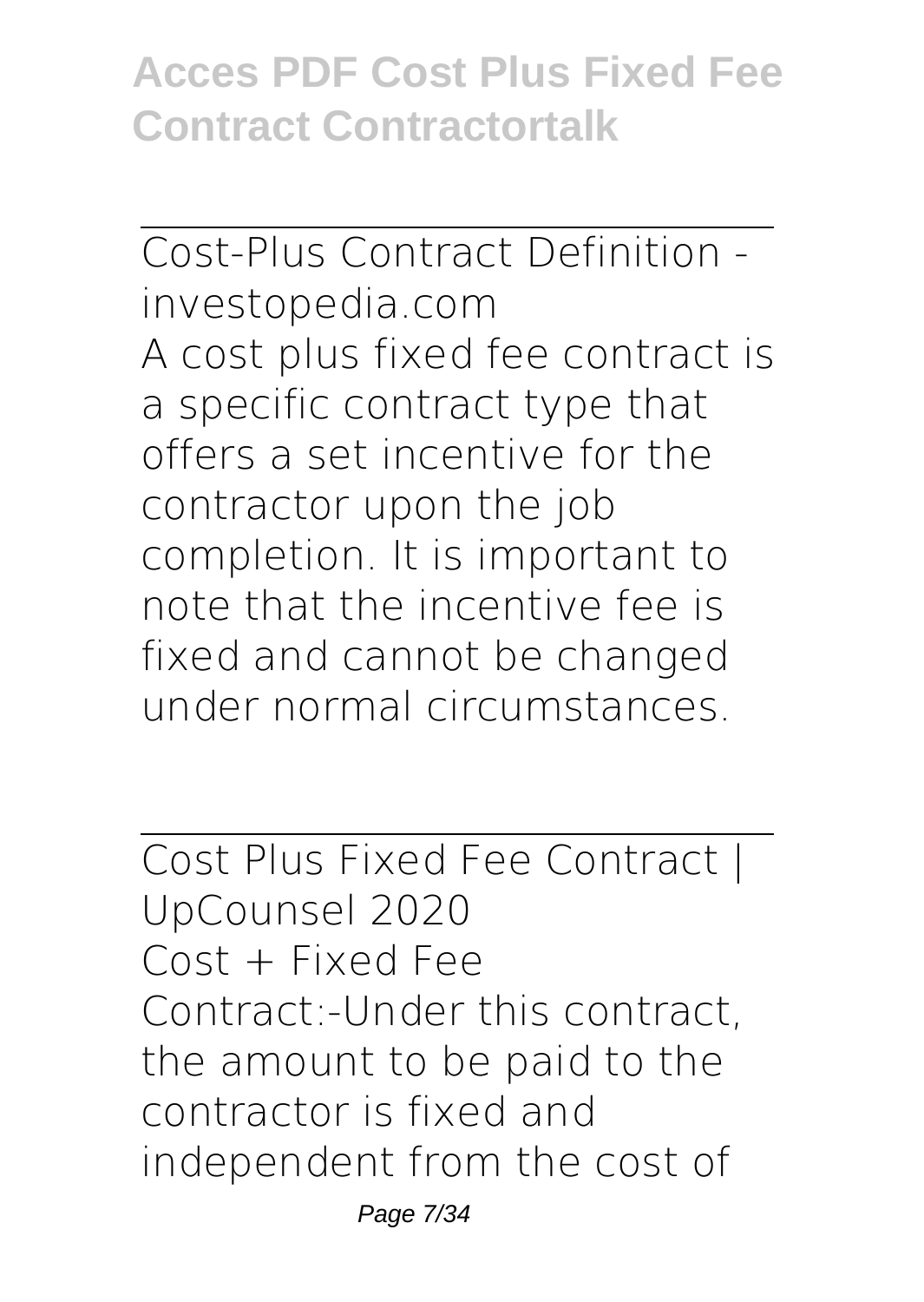the contract. Cost + Fixed percent / Fee and Incentive:- Certain contracts may have an additional incentive covenant, which states that in case of early completion of the completion of levels as mentioned in the agreement, the contractor is eligible to receive the incentive as mentioned in terms of the agreement.

Cost-Plus Contract (Definition, Examples) | Top 3 Types Cost-Plus Fixed-Fee Contracts: Cost-plus contracts, because they reimburse the contractor for all allowable costs incurred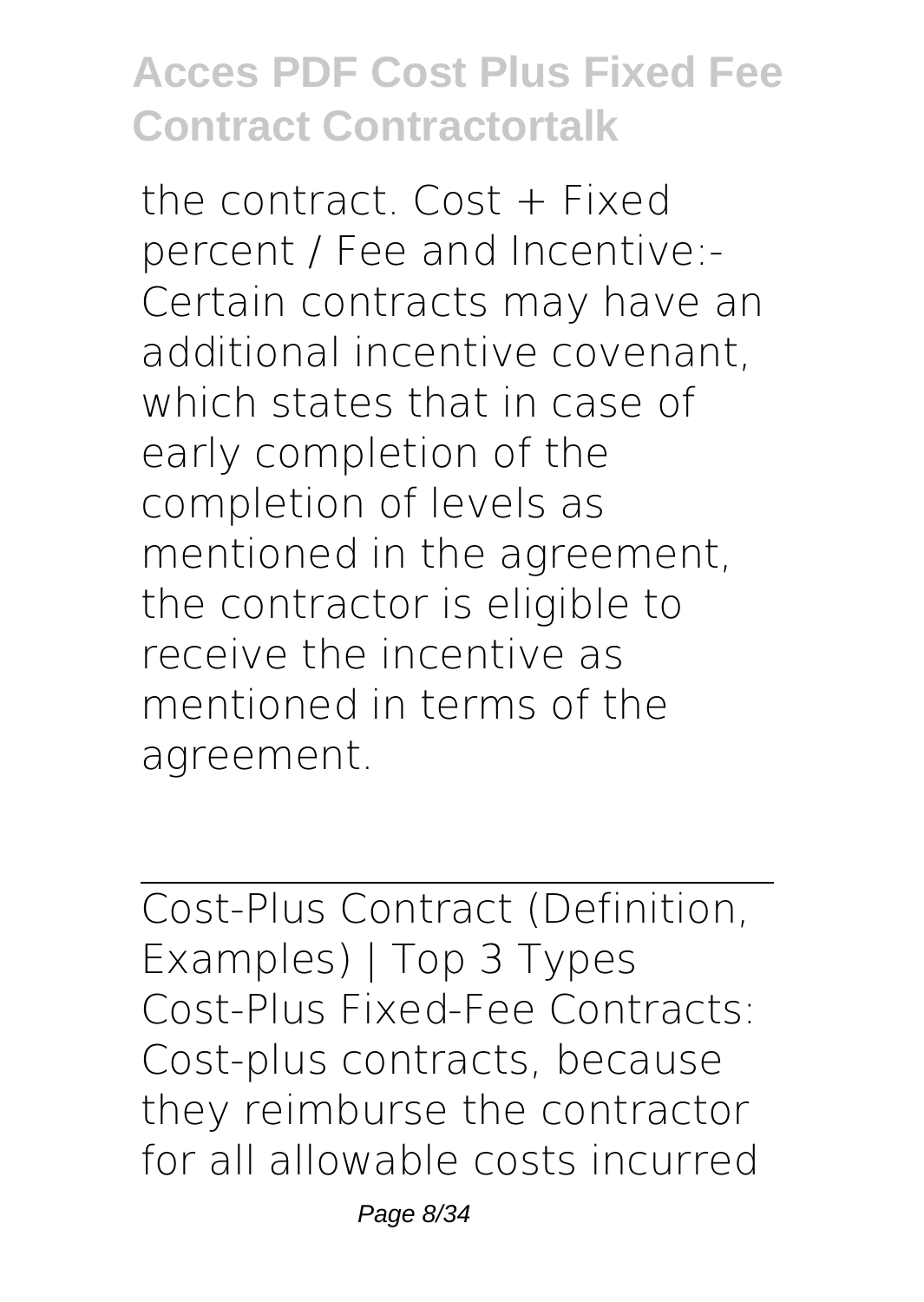in contract performance would appear to be extremely desirable, especially to those in need of responsive cash flow to ensure cohesive performance.

Fixed Price v Cost-Plus-Fixed-Fee Contracts | Contract ... Cost plus fixed-fee (CPFF) contracts pay a pre-determined fee that was agreed upon at the time of contract formation. Cost-plus-incentive fee (CPIF) contracts have a larger fee awarded for contracts which meet or exceed performance targets, including any cost savings. Cost-plus-award fee (CPAF) contracts pay a fee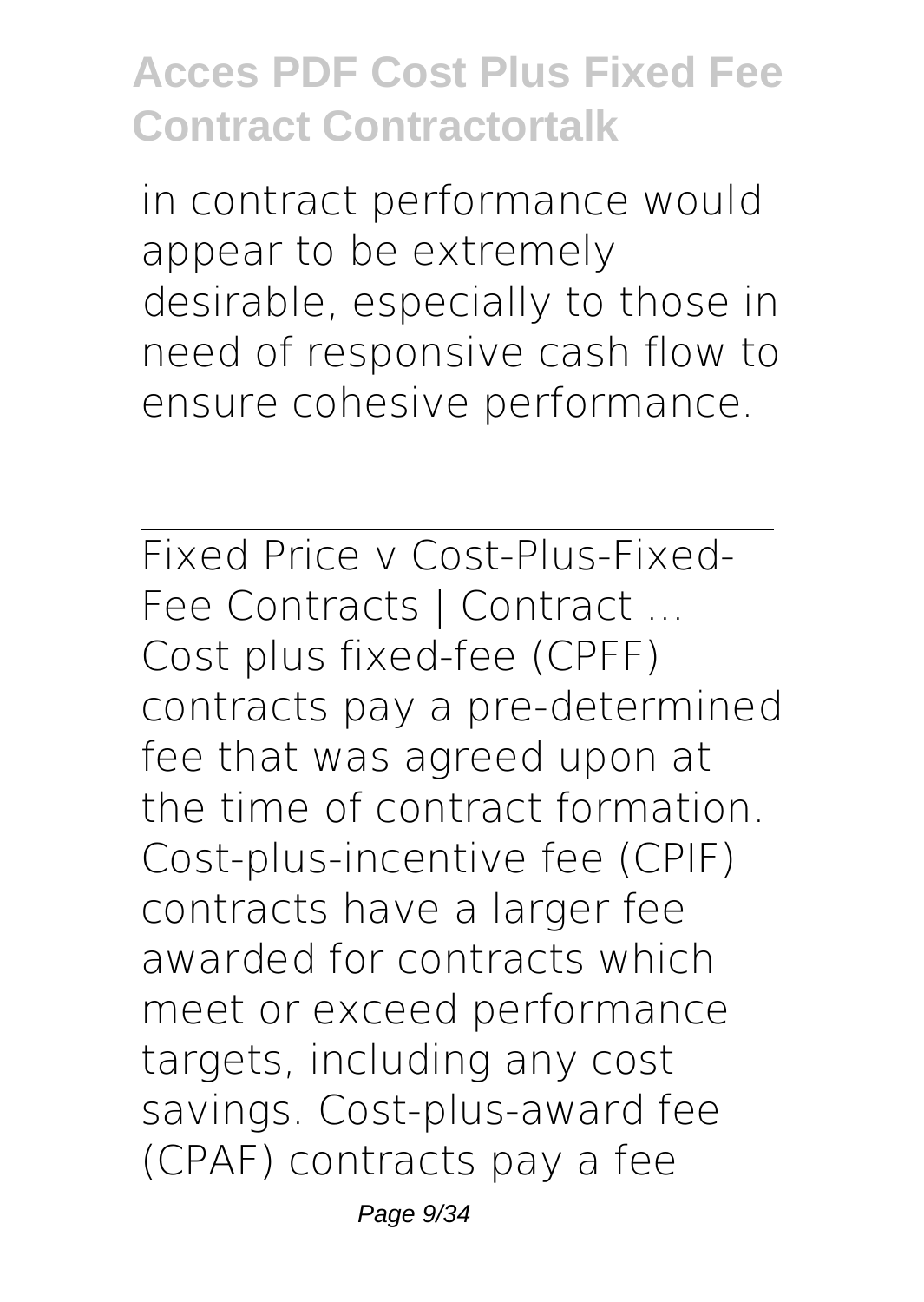based upon the contractor's work performance. In some contracts, the fee is determined subjectively by an awards fee board whereas in others the fee is based upon objective ...

Cost-plus contract - Wikipedia A cost reimbursable contract (sometimes called a cost plus contract) is one in which the contractor is reimbursed the actual costs they incur in carrying out the works, plus an additional fee. Option E of the NEC3 Engineering and Construction Contract (ECC) is an example of a cost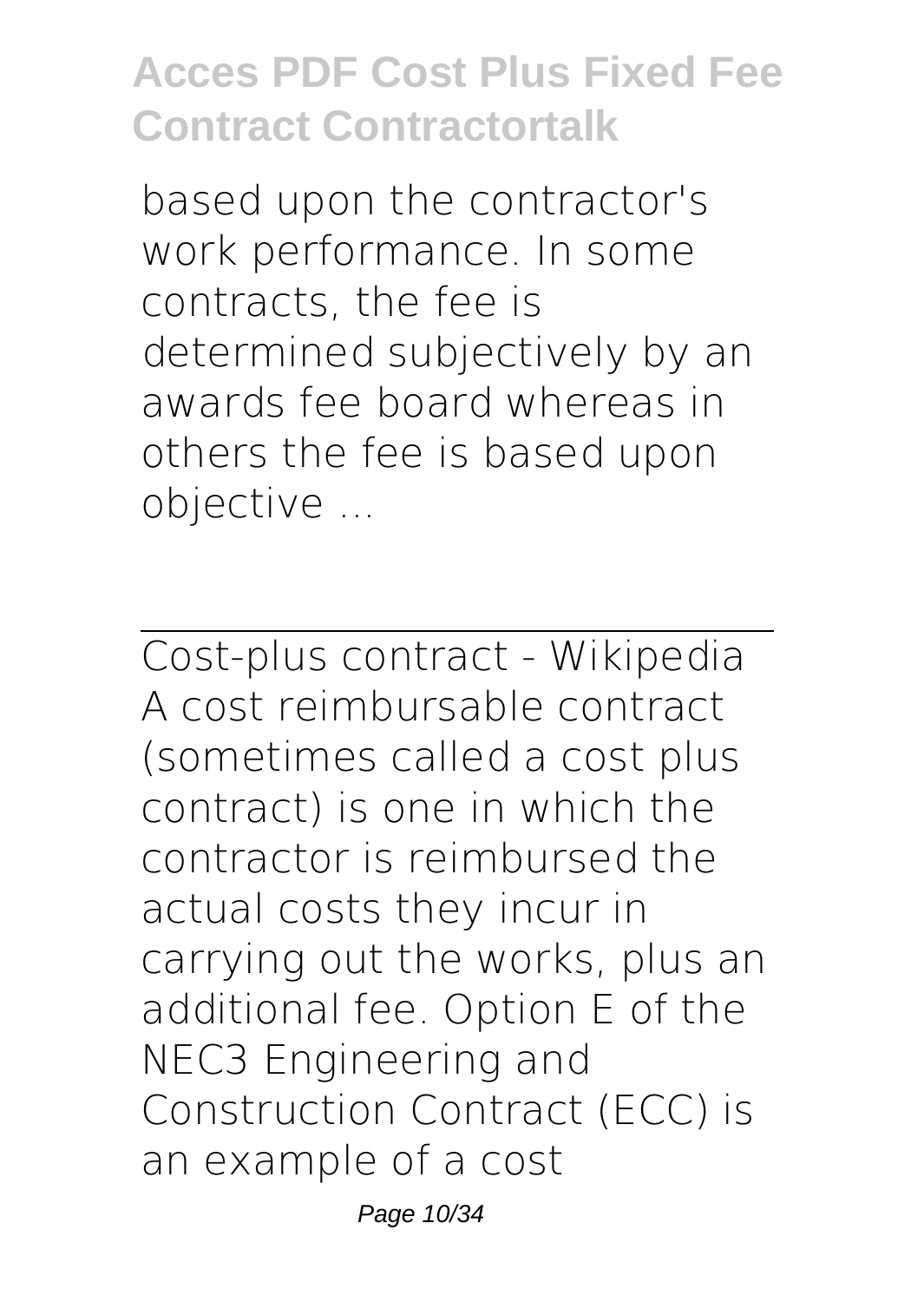reimbursable contract.

Cost reimbursable contract - Designing Buildings Wiki A cost-plus-fixed-fee contract is a cost-reimbursement contract that provides for payment to the contractor of a negotiated fee that is fixed at the inception of the contract. The fixed fee does not vary with actual cost, but may be adjusted as a result of changes in the work to be performed under the contract.

16.306 Cost-plus-fixed-fee contracts. | Acquisition.GOV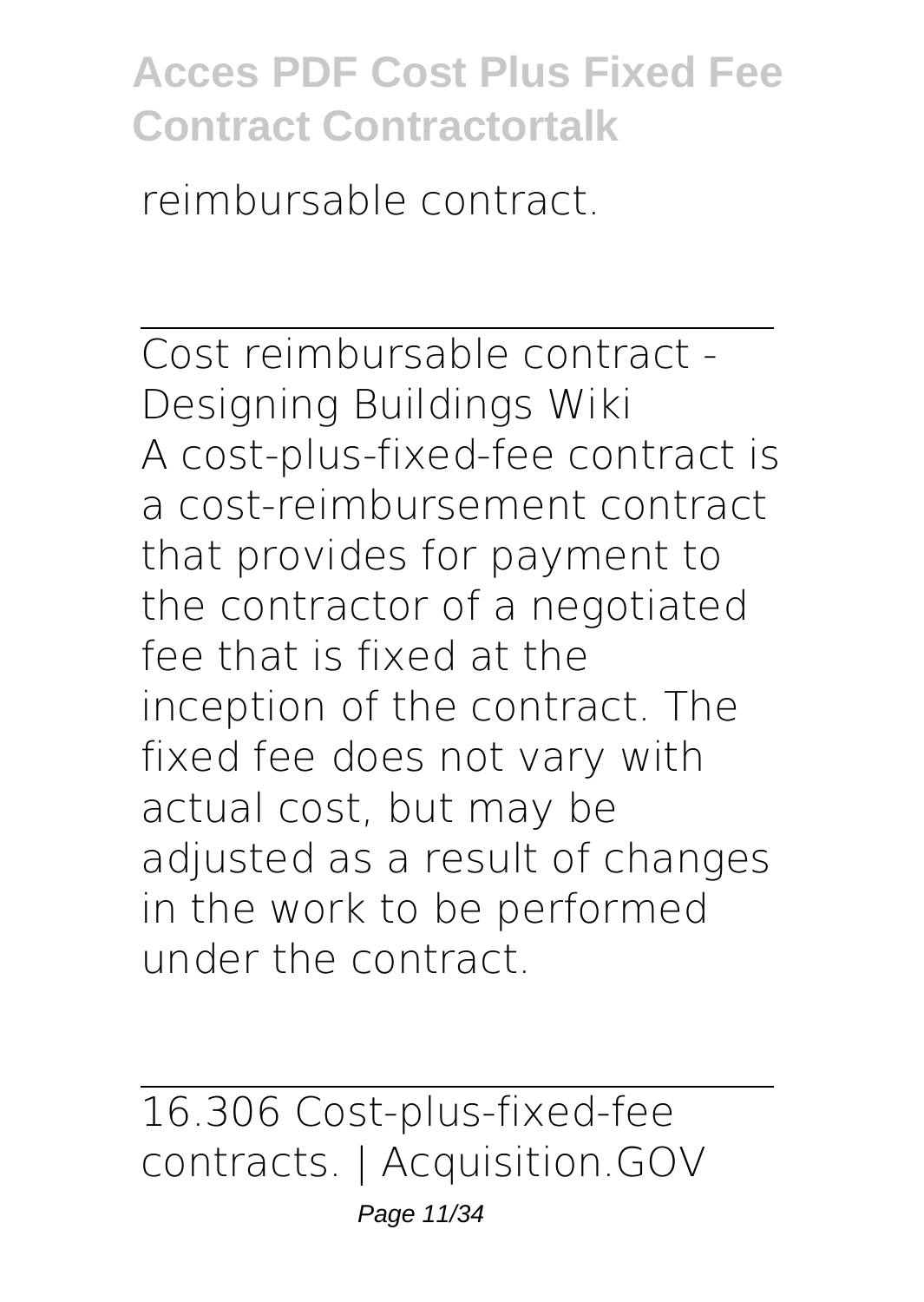A cost-plus-fixed-fee contract is a cost-reimbursement contract that provides for payment to the contractor of a negotiated fee that is fixed at the inception of the contract. The fixed fee does not vary with actual cost, but may be adjusted as a result of changes in the work to be performed under the contract.

48 CFR § 16.306 - Cost-plusfixed-fee contracts. | CFR ... Thus under cost-plus contract the contract price is determined by adding to the actual cost of direct material, direct labour and direct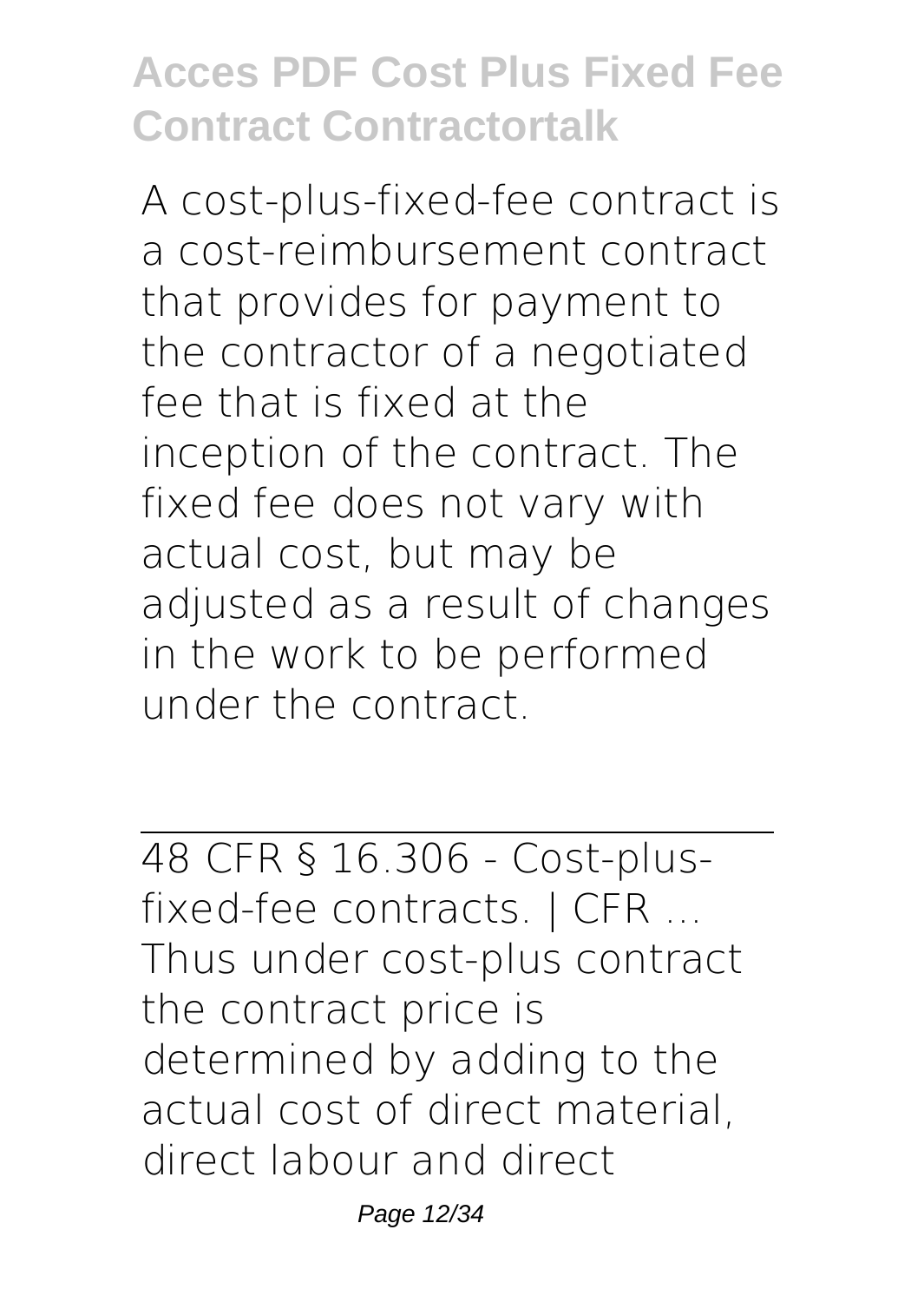expenses, a certain amount to cover the overhead costs of the contractor and an agreed profit. Cost-plus contracts are entered into:

Cost-Plus Contract: Advantages, Disadvantages and Calculations Cost-Plus-Fixed-Fee Contracts Another common methodology for costing projects is called cost-plus-fixed-fee (CPFF). As the name suggests, this methodology involves the client paying the costs of...

Time & Materials Contract vs.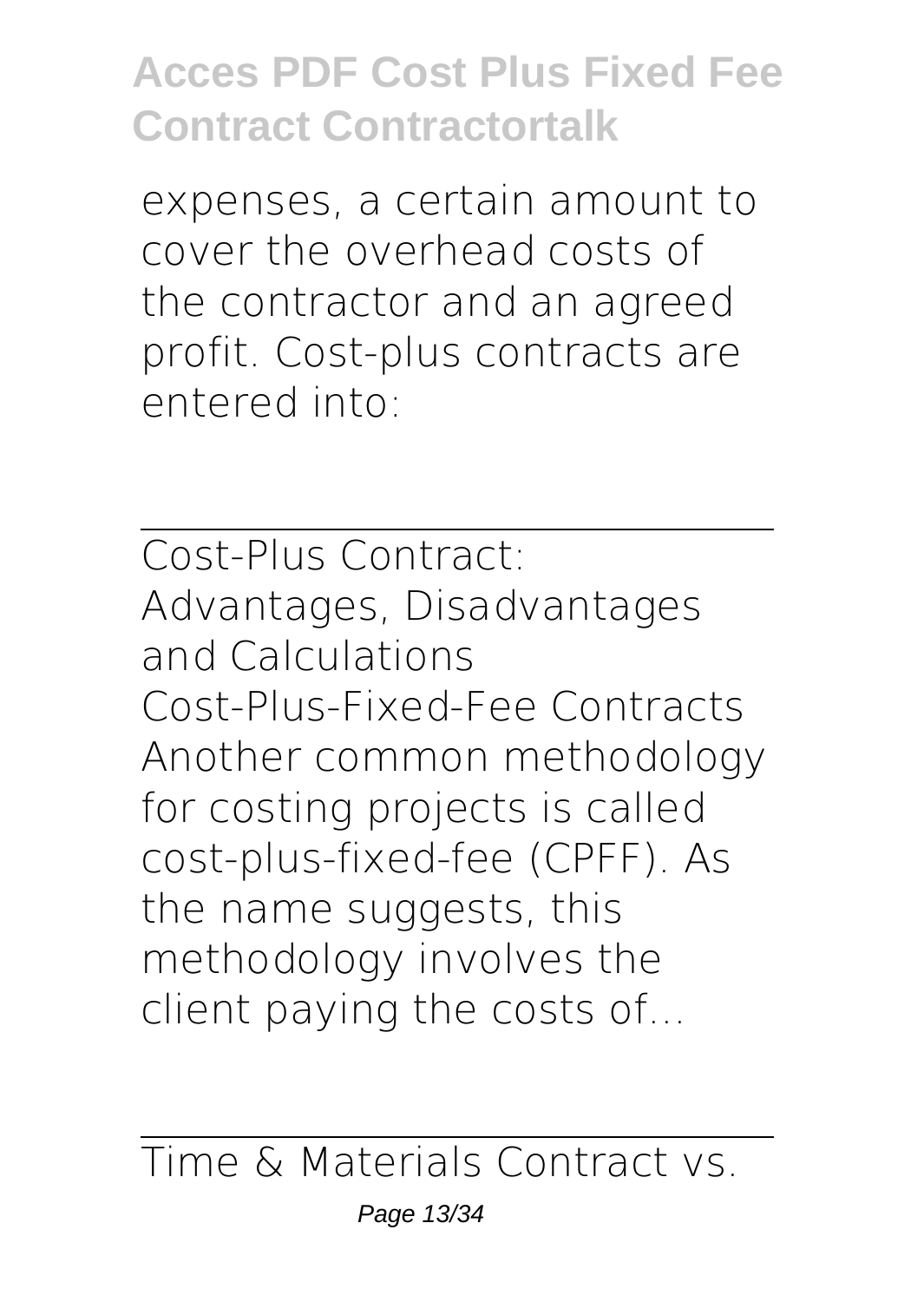Cost Plus Fixed Fee Contract ... Cost-plus-a-fixed-fee. In this scenario, the contractor bills the client for direct costs, plus a fixed fee for overhead and profit. In this case, the contractor is motivated to complete the job quickly and cheaply, or his overhead and profit percentage keeps dropping.

Cost-Plus Contracts : Pros and Cons A cost-plus contract, also known as a costreimbursement contract, is a form of contract wherein the contractor is paid for all of their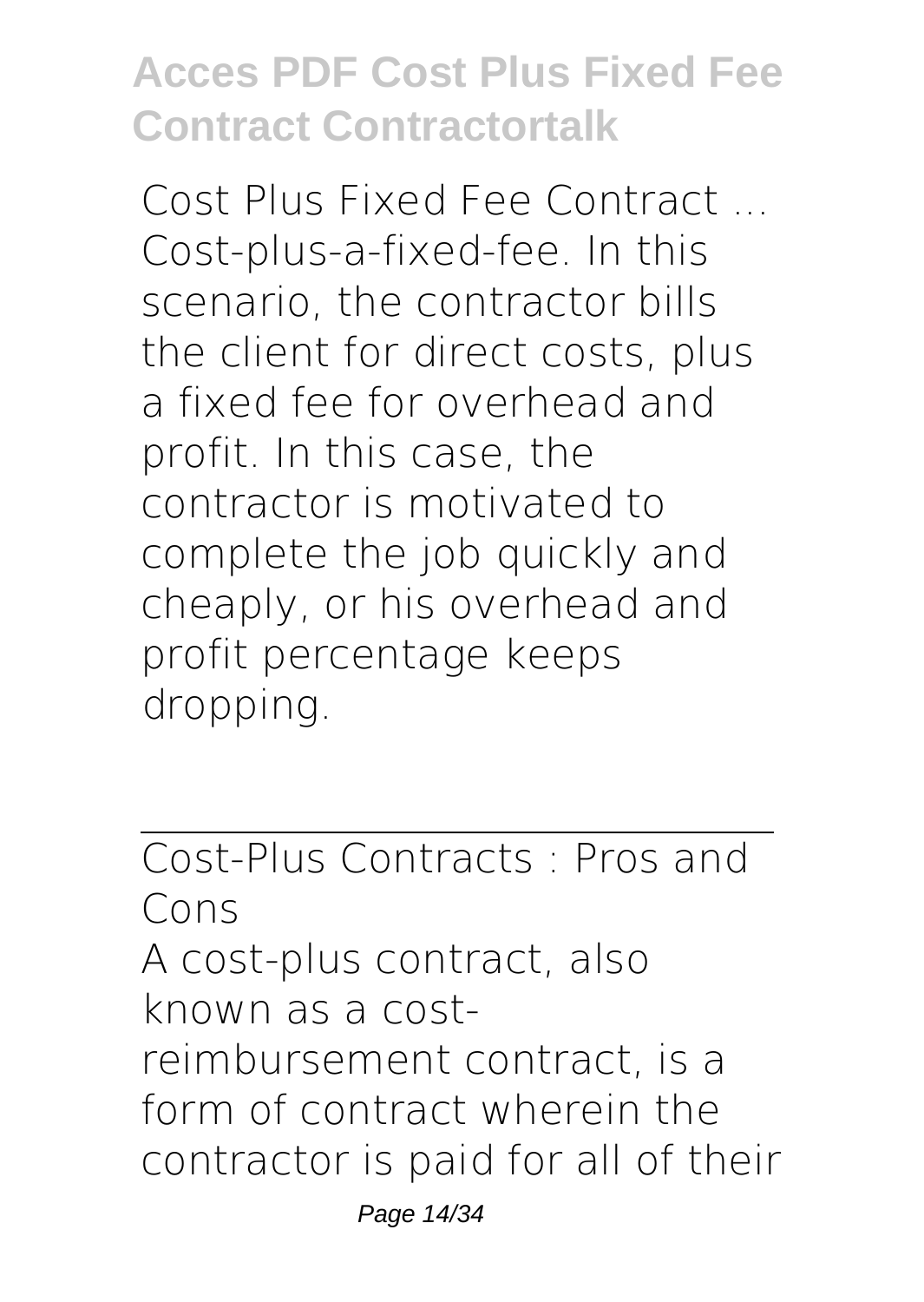construction-related expenses. Plus, the contractor is paid a specific agreed-upon amount for profit.

Construction Contracts: Pros and Cons of a Cost-Plus Contract A cost-plus contract is a construction contract under which the contractor gets paid for all construction-related expenses plus an agreed-upon profit. The term "plus" refers to the profit to be earned by the contractor.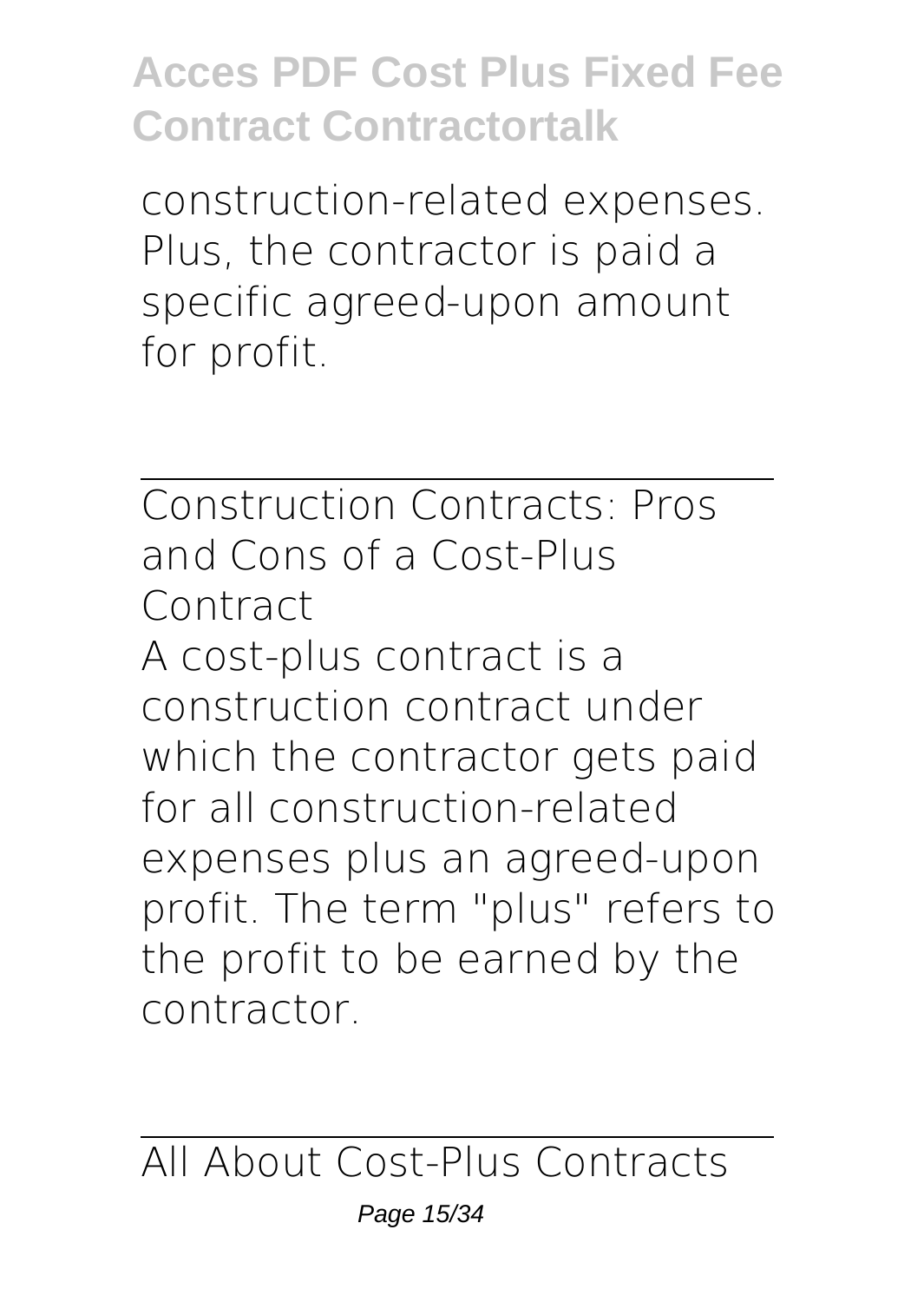Unlike a cost-plus contract, a fixed price contract specifies an exact fee for the work to be done, which means the contractor may earn less profit if the materials cost more than anticipated. An unscrupulous contractor may cut costs on materials to increase his or her profit.

Cost Reimbursement Contract Advantages and Disadvantages Contract type is a term used to signify differences in contract structure or form, including compensation arrangements and amount of risk (either to the government or to the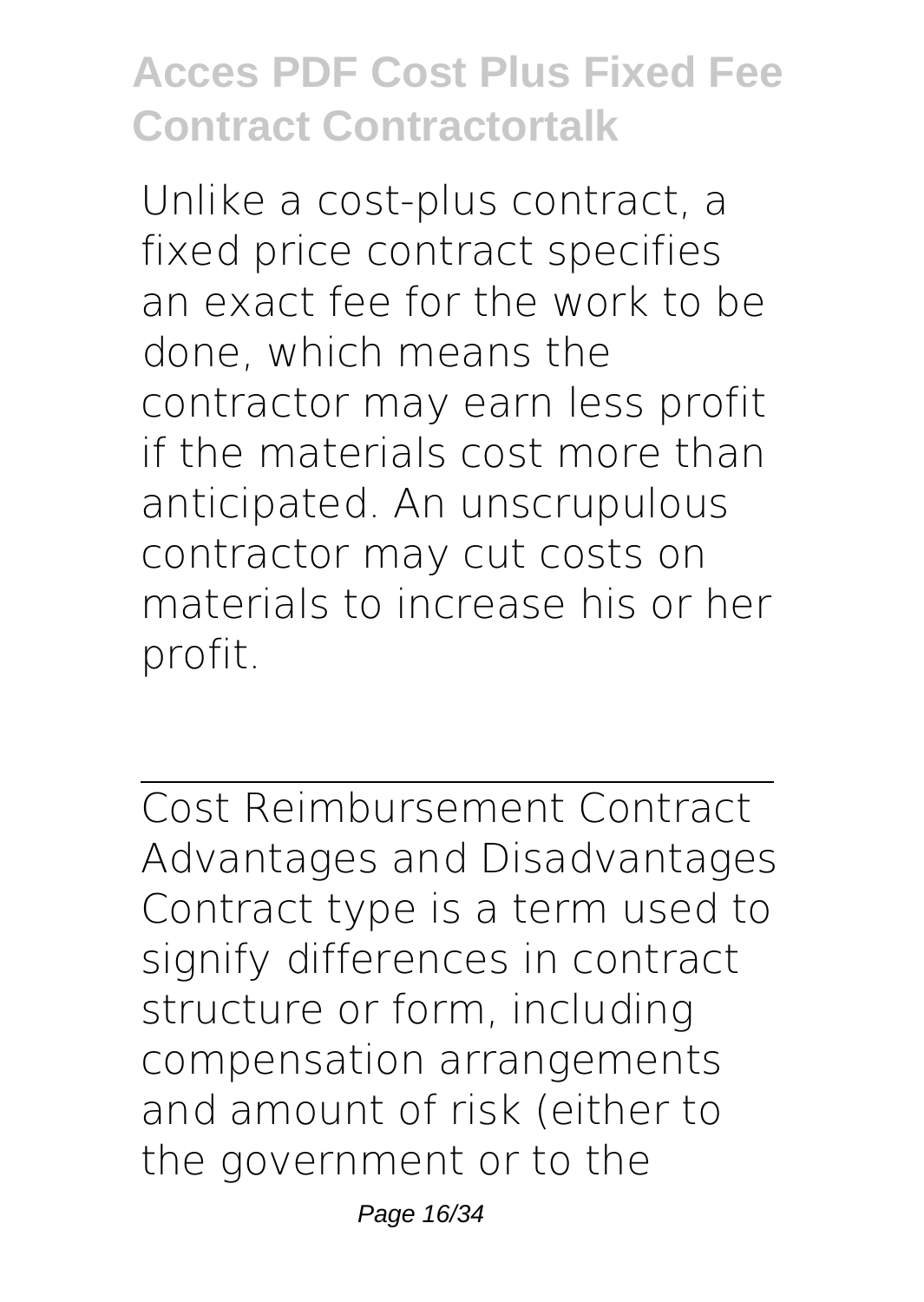contractor). Federal government contracts are commonly divided into two main types, fixed-price and cost-reimbursement.

Contract Types | Contracts | CDC

A cost-plus-fixed-fee contract is a cost-reimbursement contract that provides for payment to the contractor of a negotiated fee that is fixed at the inception of the contract. The fixed fee does not vary with actual cost, but may be adjusted as a result of changes in the work to be performed under the contract.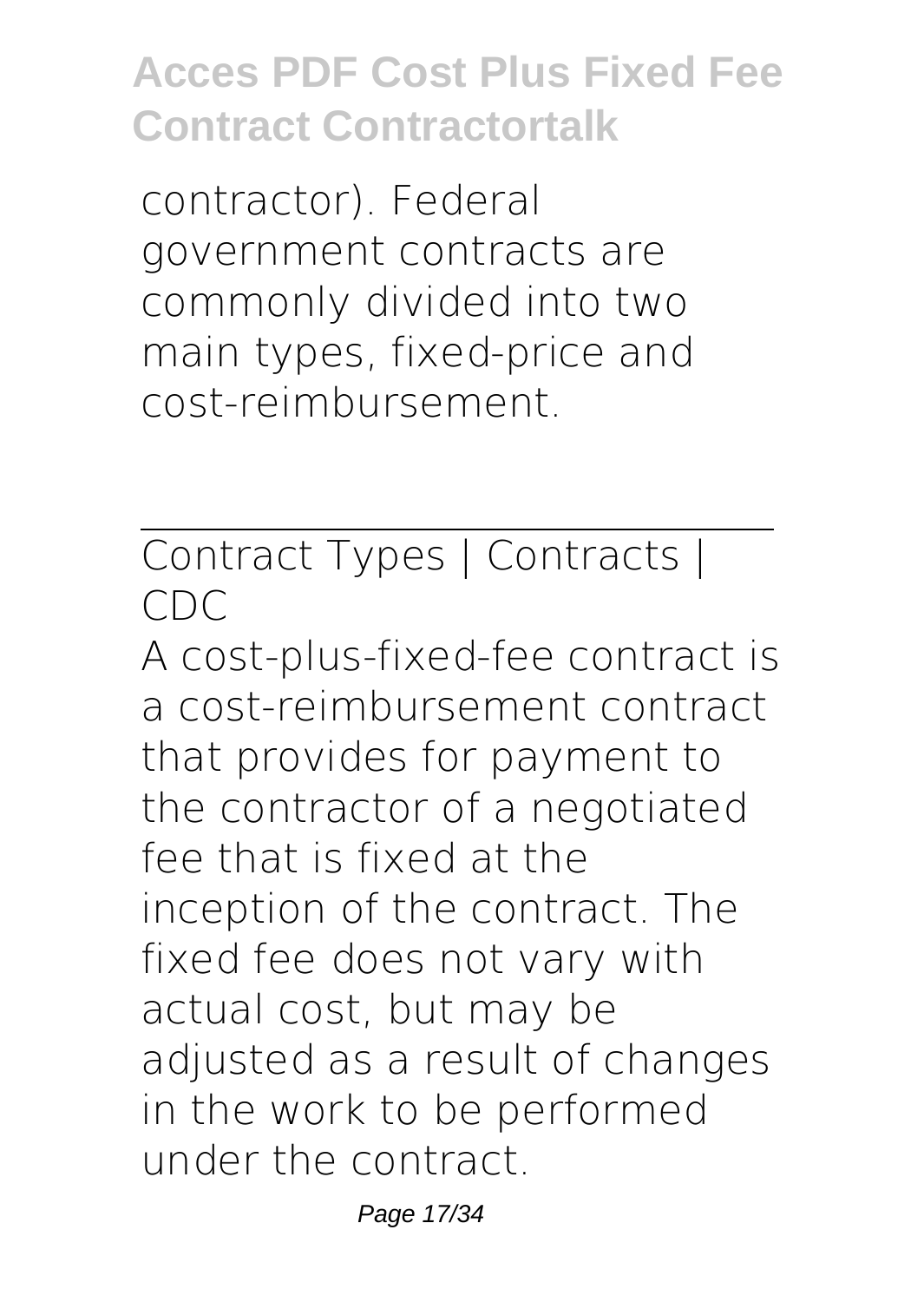```
Cost Plus Fixed Fee Cost plus v
Fixed price contract Cost-Plus
Contracts: Pros and Cons
PMP Exam CONTRACT Types
SIMPLIFIED - FP, CR, T\u0026M
(PMBOK Guide)
Cost plus Fixed Fee (CPFF)
Fixed Fee Construction
Agreements: Provide
PROGRESS not COSTS! Cost
Plus Contracts Cost Plus
Incentive Fee Contracts (CPIF) -
Part 1: Easy and
Comprehensive Guide | PMP |
PMBOK Cost Plus Incentive Fee
Contracts (CPIF) - Part 2:
Questions, Formulas and
```
Page 18/34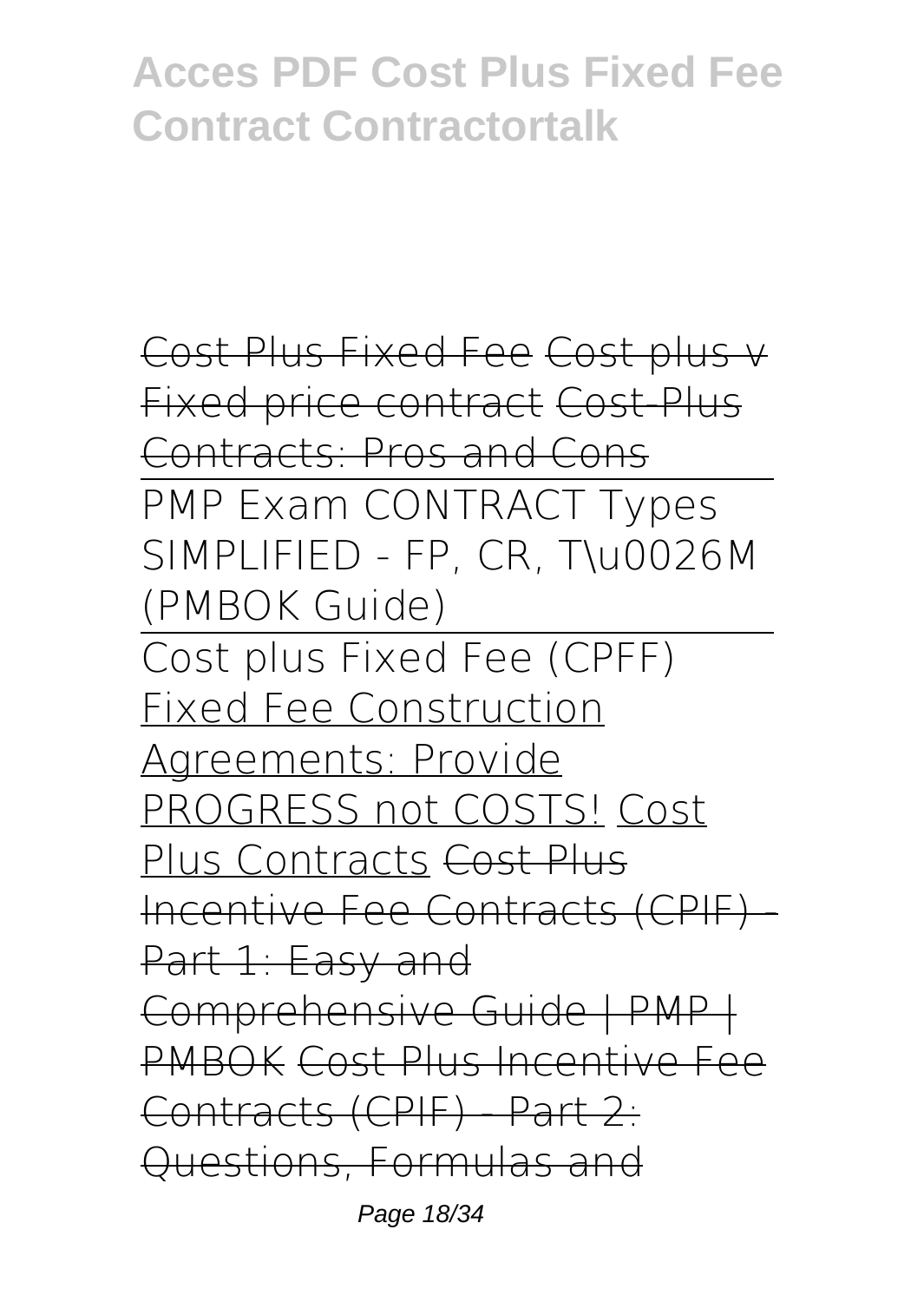Solutions | PMP | PMBOK Contract and its types - Fixed Price (FP), Cost Reimbursable (CR), Time and Materials (T and M) **PMP Exam Prep - Fixed Price Incentive Fee (FPIF) contract calculation Example** Why You Should Use Cost Plus Contracts For Construction Projects 7 Things to NEVER say to a Contractor **Construction contracts explained** PMP Exam Estimate at Completion (EAC): Earned Value Tutorial **Calculating Hourly Rates for a Contractor or Small Business** How to memorize the Outputs of the PMBOK Guide 6th Edition for the PMP Exam... with Aileen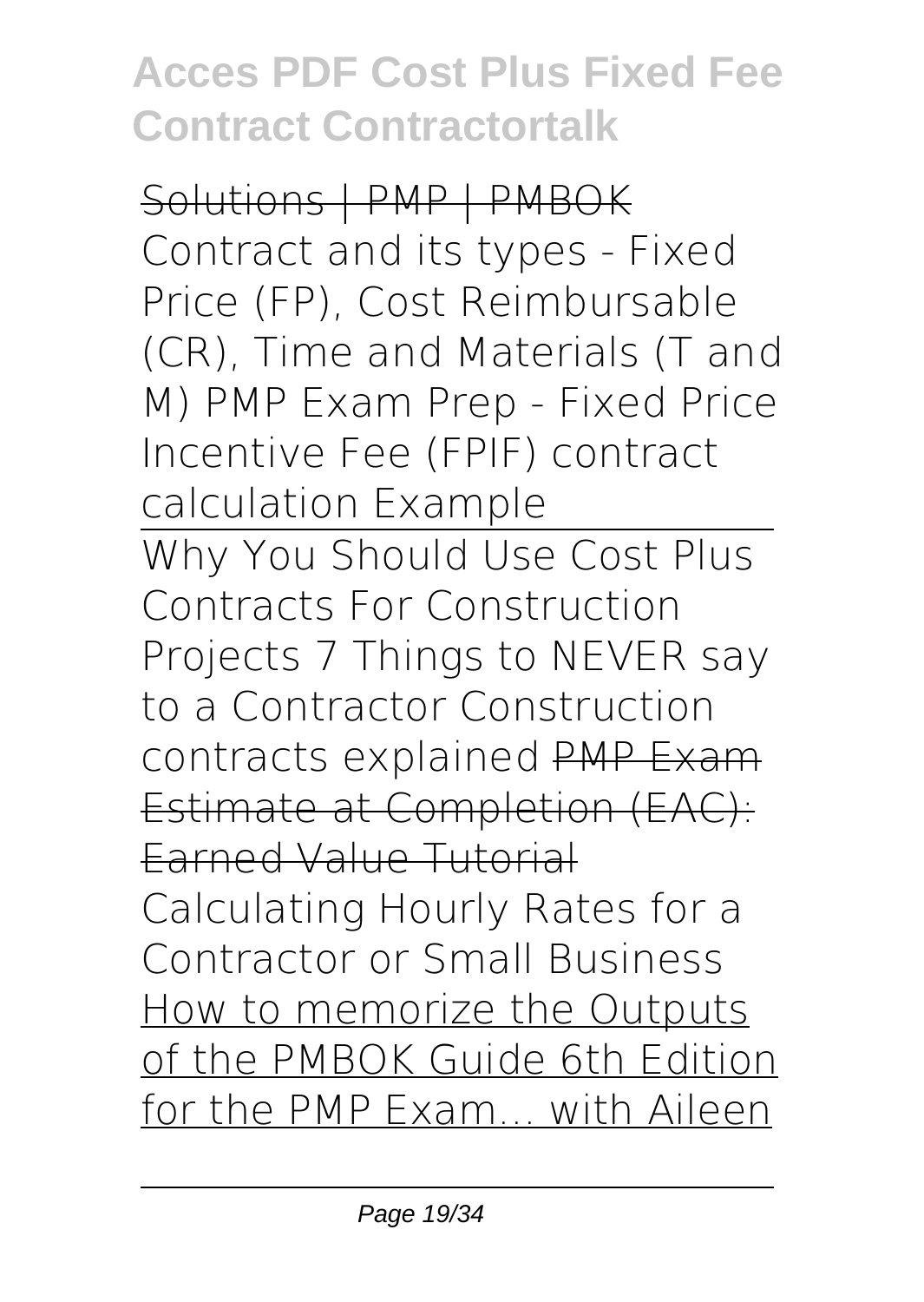Use forward and backward pass to determine project duration and critical pathWhat Is a Time and Materials Contract? - Construction Advice What is Earned Value Management? | EVM | CV, SV, CPI, SPI, EAC, ETC, TCPI, VAC+ PMP Exam What is Net Present Value and Internal Rate of Return? | NPV | IRR | PMP Exam *PMP Exam Prep - CPFF vs CPPC* What is a Fixed Price Incentive Fee Contracts? | Contract Types | FPIF | PMP Exam | PTA *AIleen's PMP Exam Prep- Cost Plus Incentive Fee (CPIF)* GovCon Accounting 101: Contract Types and Pricing Cost plus VS Fixed Price

Page 20/34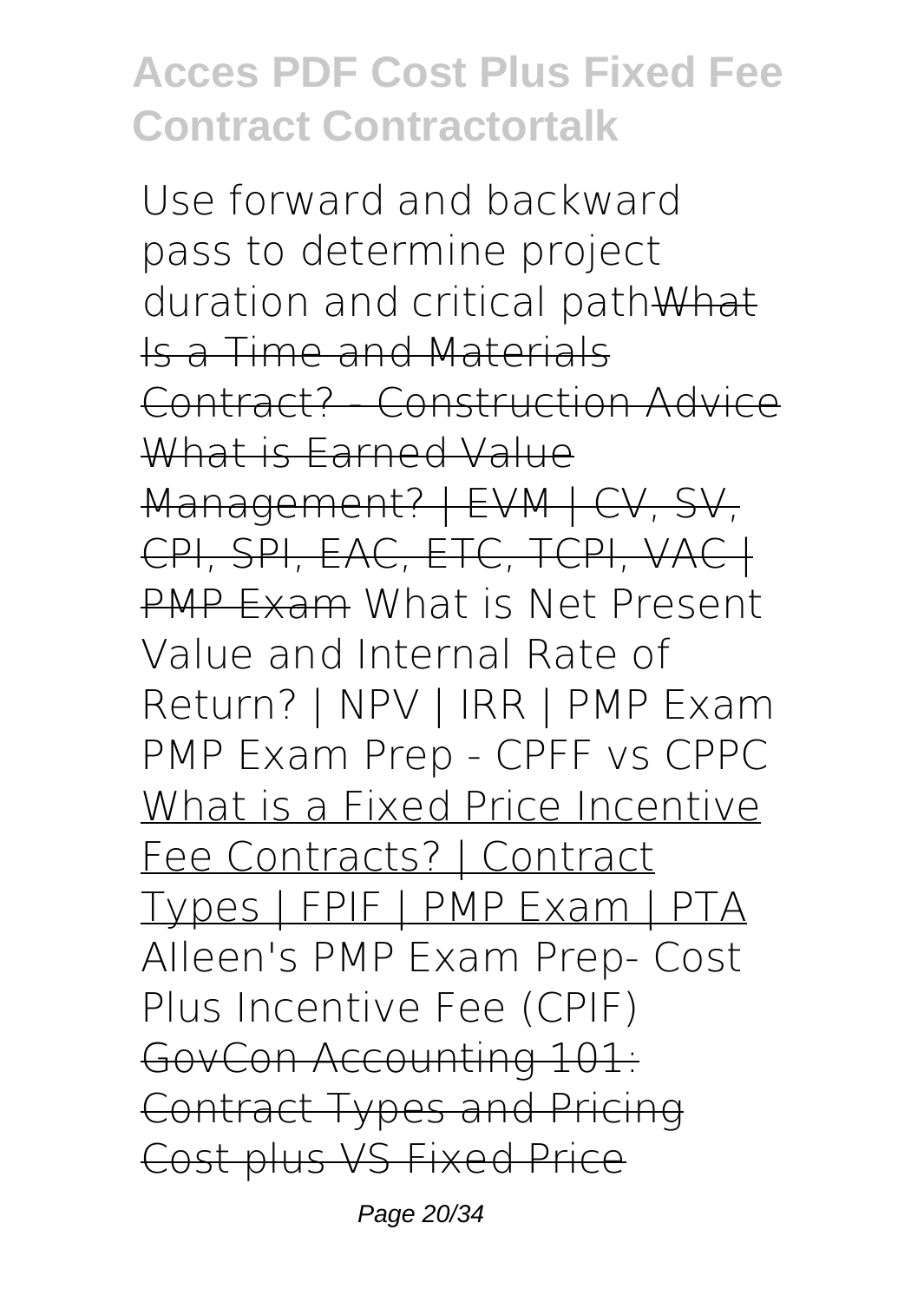Contracting | Simone Tv Episode 1 Cost Plus Incentive Fee Contract (CPIF) Why opt for Cost Plus contract when Fixed Price contract can also be an option? Project Management Professional (PMP)® | Contract Types | Project Procurement Management *Fixed Contracts Vs. Cost Plus For Renovations And Custom Homes*

Cost Plus Fixed Fee Contract A cost-plus fixed fee contract is a specific type of contract wherein the contractor is paid for the normal expenses for a project, plus an additional fixed fee for their services. These allow the contractor to collect a profit on the project, and they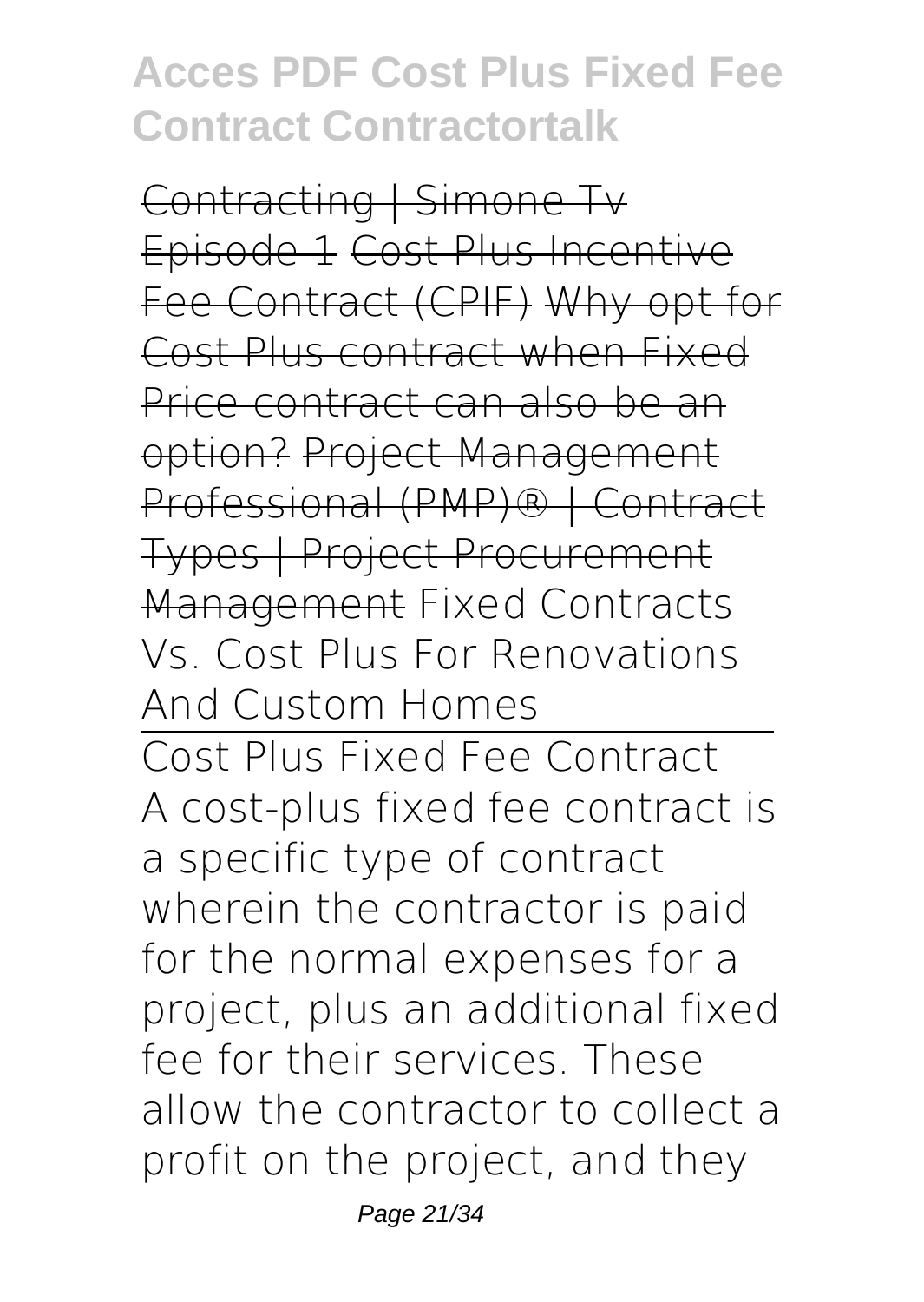encourage economic production in various industries.

Cost Plus Fixed Fee Contracts | LegalMatch Instead, the cost-plus-fixed fee contract provides for a predetermined fixed fee reimbursement. Cost-plus-fixedfee tends to me more advantageous to the buyer as opposed to the seller as it caps the fee and the fee will not swell or grow based on the future expansion or fluctuations of the budget. However, it also can protect the seller because, in the event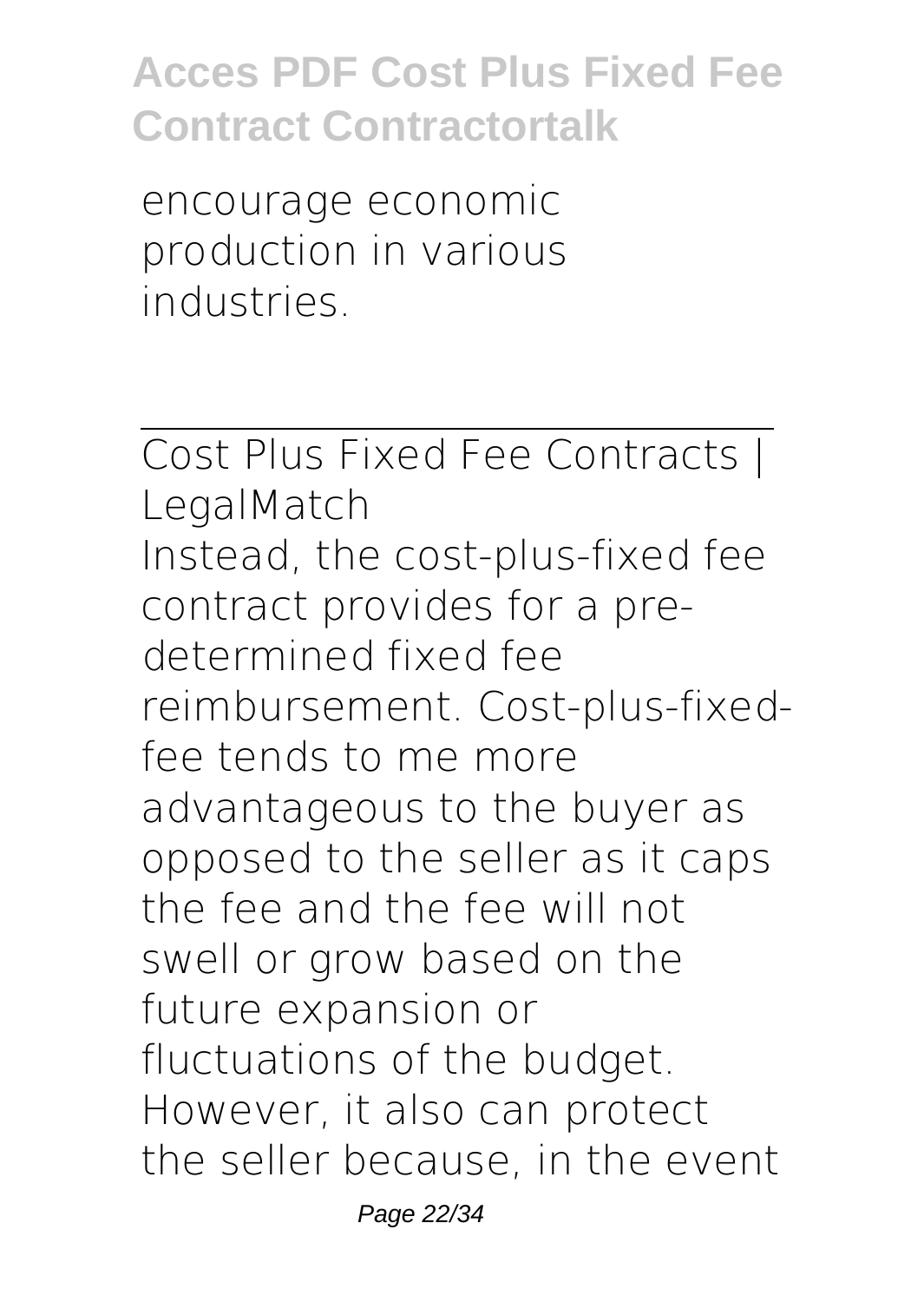the budget tightens, it provides a fixed fee. This term is defined in the 3rd and the 4th edition of the PMBOK.

Cost-Plus-Fixed-Fee (CPFF) Contract - Project Management

... A cost-plus contract is an agreement to reimburse a company for expenses incurred plus a specific amount of profit, usually stated as a percentage of the contract's full price. These type of...

Cost-Plus Contract Definition investopedia.com

Page 23/34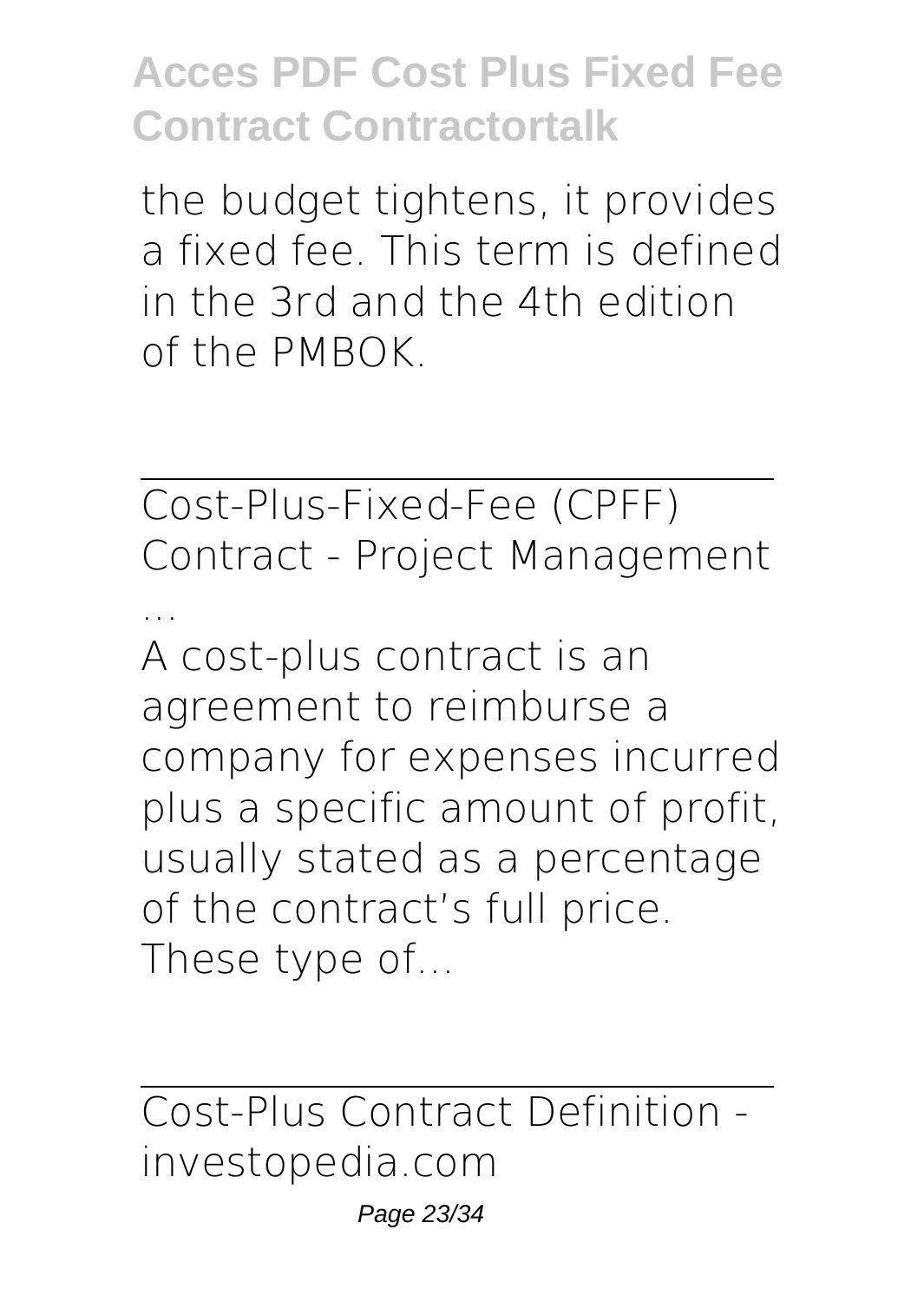A cost plus fixed fee contract is a specific contract type that offers a set incentive for the contractor upon the job completion. It is important to note that the incentive fee is fixed and cannot be changed under normal circumstances.

Cost Plus Fixed Fee Contract | UpCounsel 2020 Cost + Fixed Fee Contract:-Under this contract, the amount to be paid to the contractor is fixed and independent from the cost of the contract. Cost + Fixed percent / Fee and Incentive:- Certain contracts may have an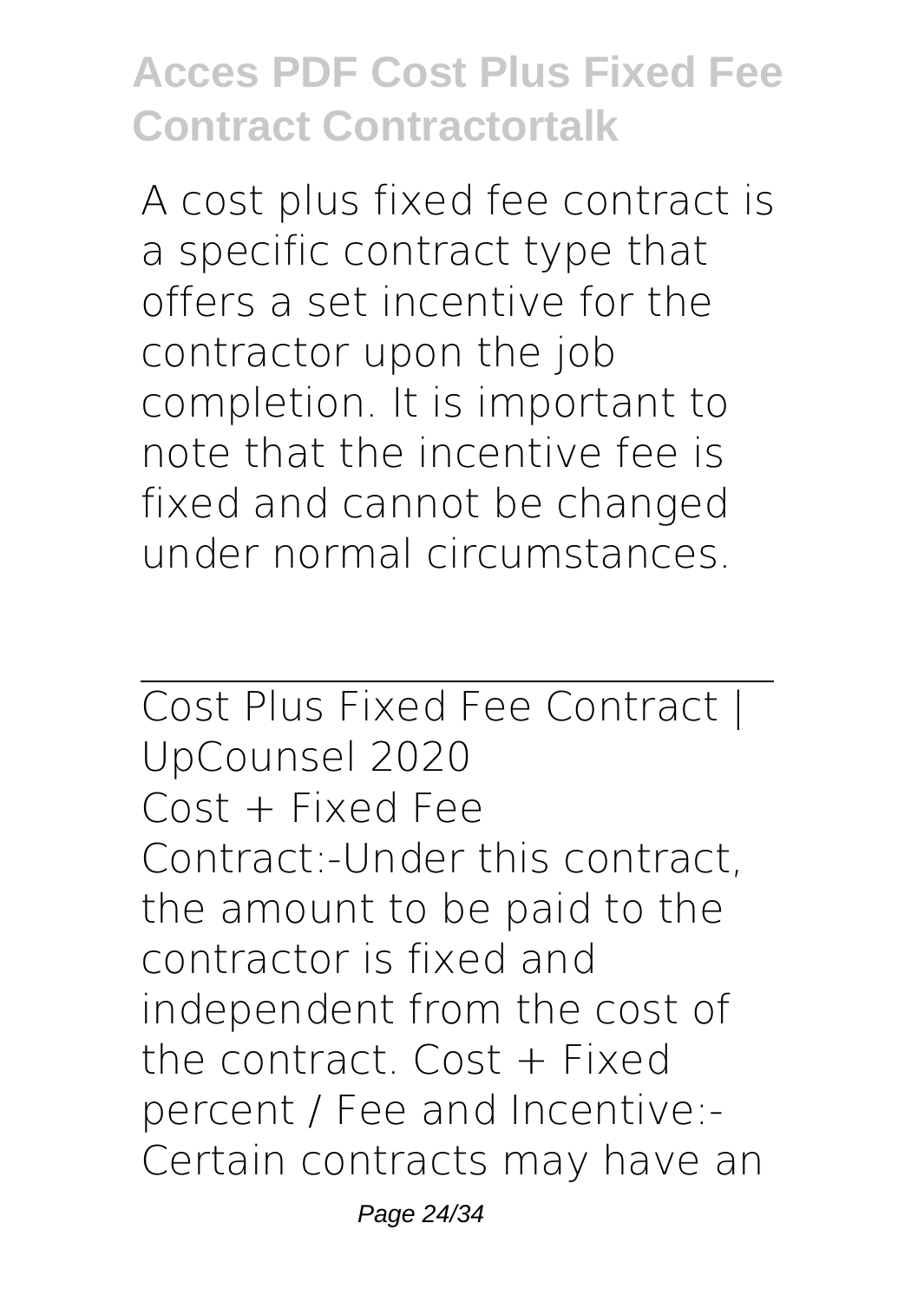additional incentive covenant, which states that in case of early completion of the completion of levels as mentioned in the agreement, the contractor is eligible to receive the incentive as mentioned in terms of the agreement.

Cost-Plus Contract (Definition, Examples) | Top 3 Types Cost-Plus Fixed-Fee Contracts: Cost-plus contracts, because they reimburse the contractor for all allowable costs incurred in contract performance would appear to be extremely desirable, especially to those in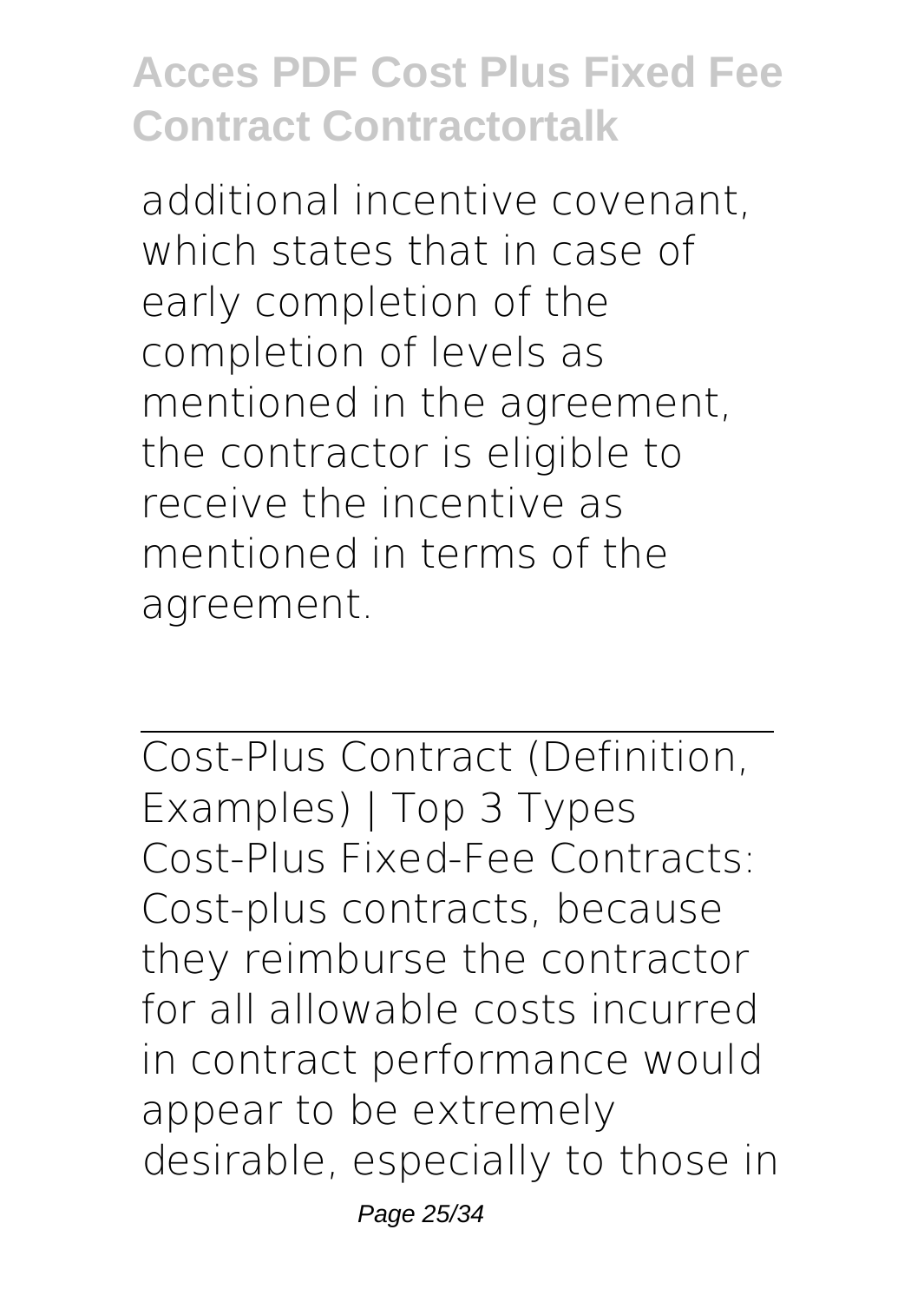need of responsive cash flow to ensure cohesive performance.

Fixed Price v Cost-Plus-Fixed-Fee Contracts | Contract ... Cost plus fixed-fee (CPFF) contracts pay a pre-determined fee that was agreed upon at the time of contract formation. Cost-plus-incentive fee (CPIF) contracts have a larger fee awarded for contracts which meet or exceed performance targets, including any cost savings. Cost-plus-award fee (CPAF) contracts pay a fee based upon the contractor's work performance. In some contracts, the fee is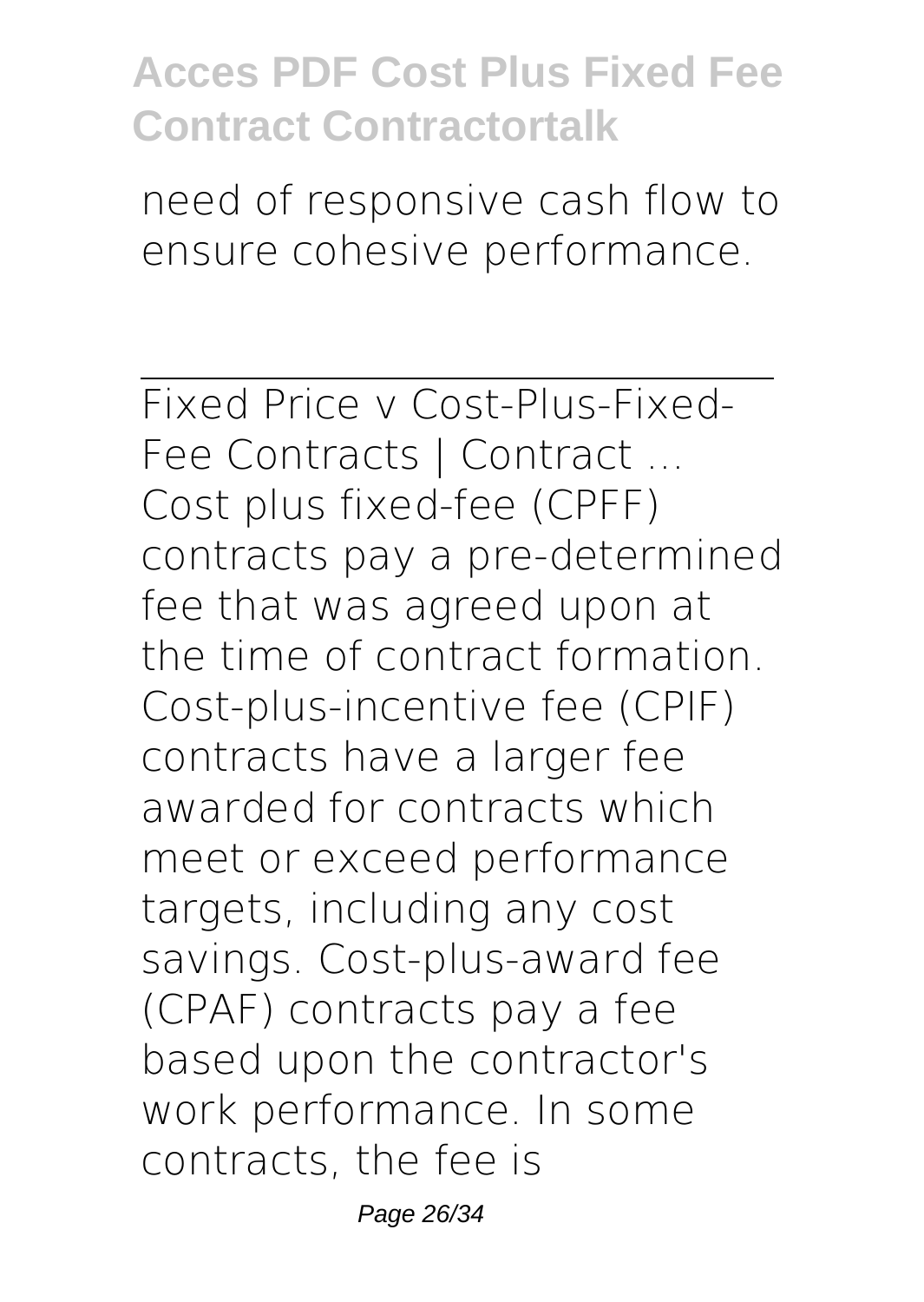determined subjectively by an awards fee board whereas in others the fee is based upon objective ...

Cost-plus contract - Wikipedia A cost reimbursable contract (sometimes called a cost plus contract) is one in which the contractor is reimbursed the actual costs they incur in carrying out the works, plus an additional fee. Option E of the NEC3 Engineering and Construction Contract (ECC) is an example of a cost reimbursable contract.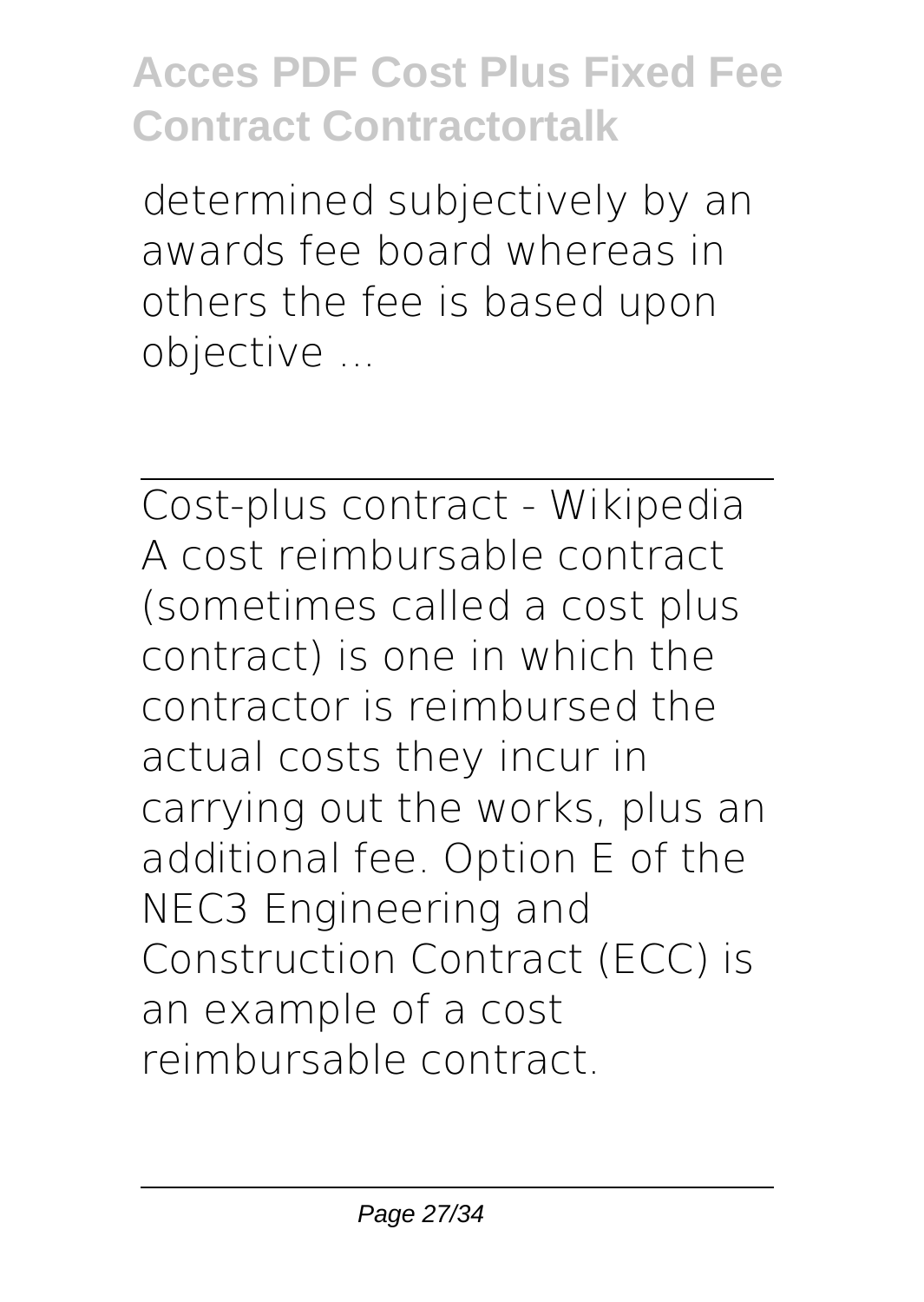Cost reimbursable contract - Designing Buildings Wiki A cost-plus-fixed-fee contract is a cost-reimbursement contract that provides for payment to the contractor of a negotiated fee that is fixed at the inception of the contract. The fixed fee does not vary with actual cost, but may be adjusted as a result of changes in the work to be performed under the contract.

16.306 Cost-plus-fixed-fee contracts. | Acquisition.GOV A cost-plus-fixed-fee contract is a cost-reimbursement contract that provides for payment to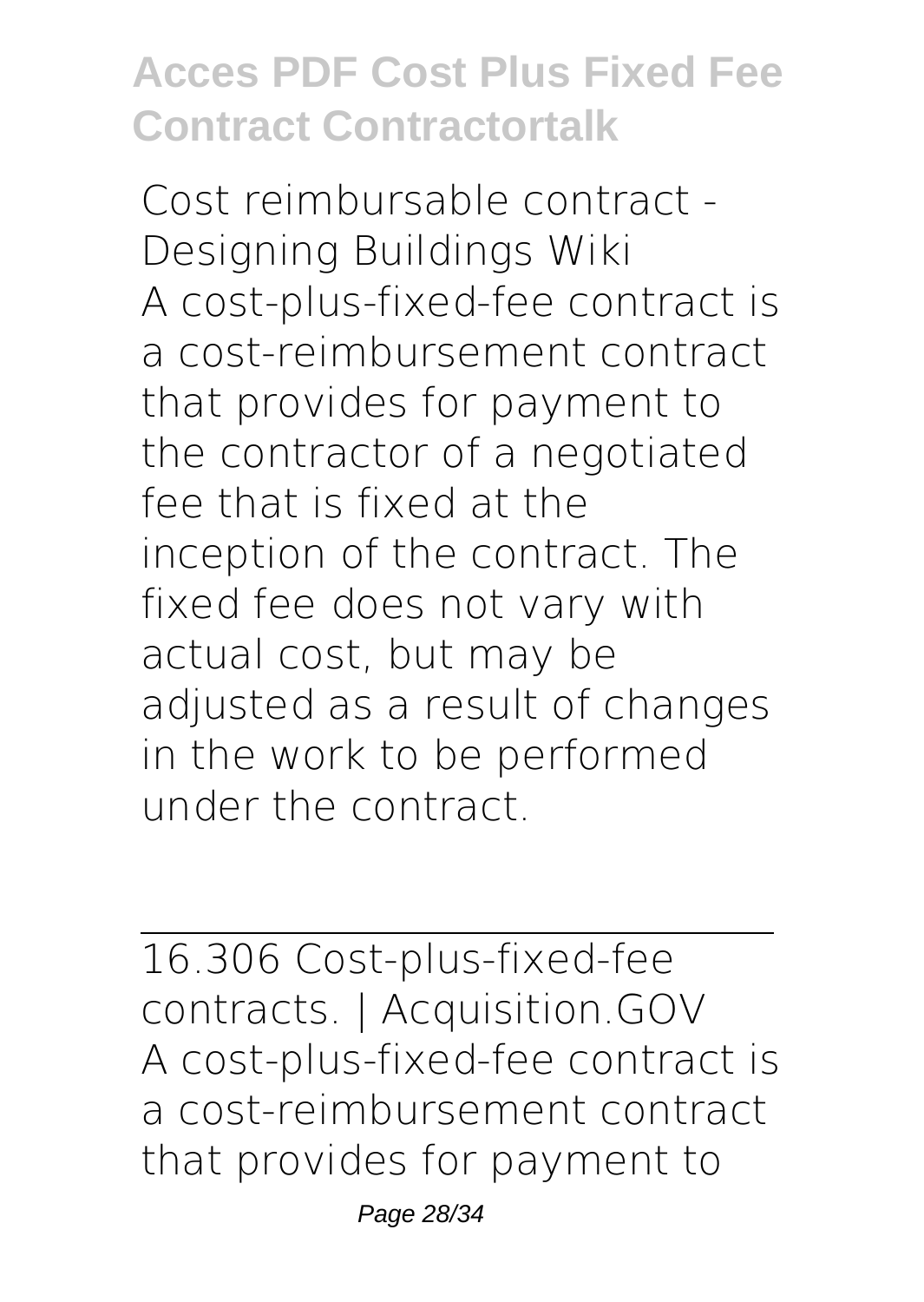the contractor of a negotiated fee that is fixed at the inception of the contract. The fixed fee does not vary with actual cost, but may be adjusted as a result of changes in the work to be performed under the contract.

48 CFR § 16.306 - Cost-plusfixed-fee contracts. | CFR ... Thus under cost-plus contract the contract price is determined by adding to the actual cost of direct material, direct labour and direct expenses, a certain amount to cover the overhead costs of the contractor and an agreed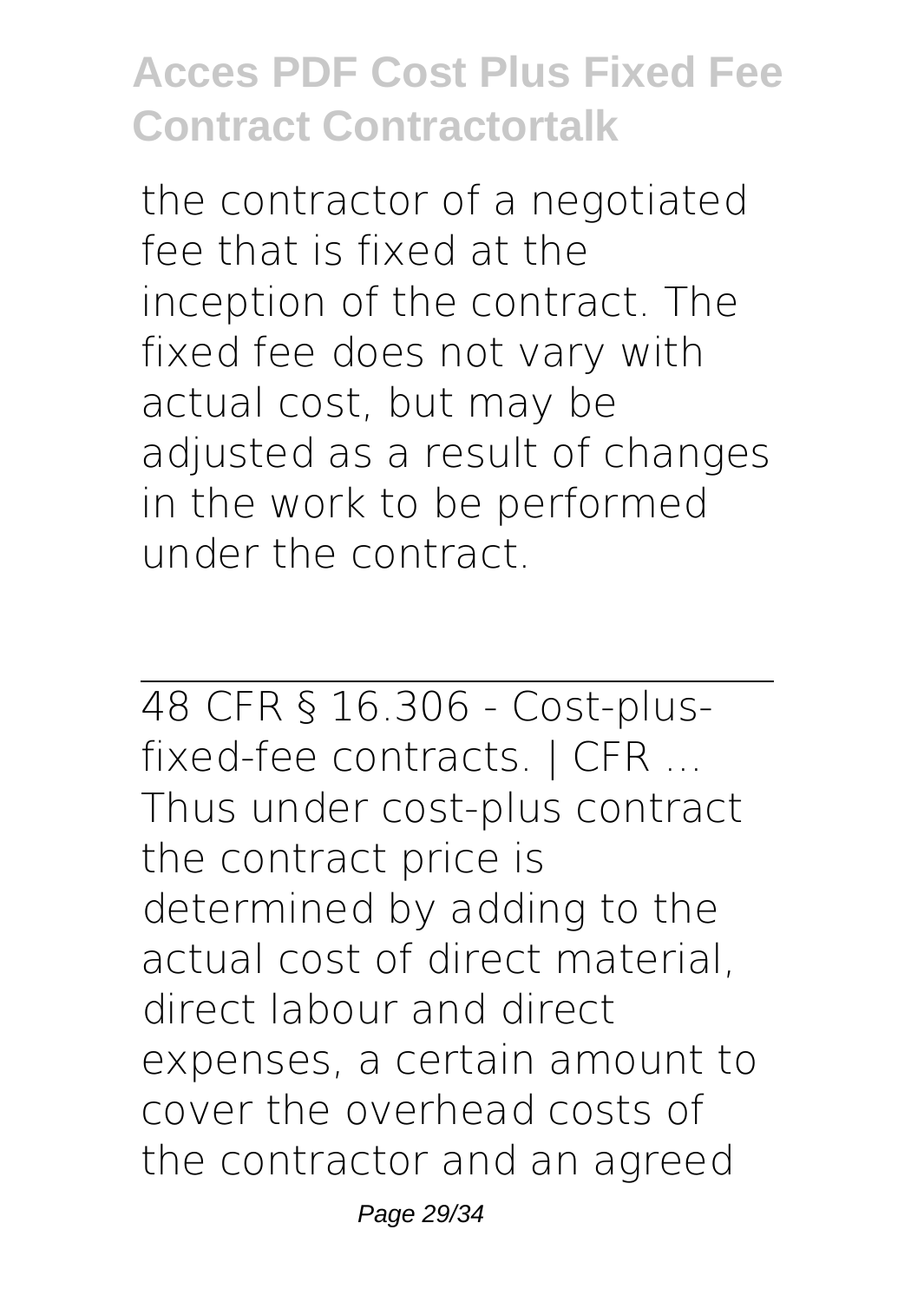profit. Cost-plus contracts are entered into:

Cost-Plus Contract: Advantages, Disadvantages and Calculations Cost-Plus-Fixed-Fee Contracts Another common methodology for costing projects is called cost-plus-fixed-fee (CPFF). As the name suggests, this methodology involves the client paying the costs of...

Time & Materials Contract vs. Cost Plus Fixed Fee Contract ... Cost-plus-a-fixed-fee. In this scenario, the contractor bills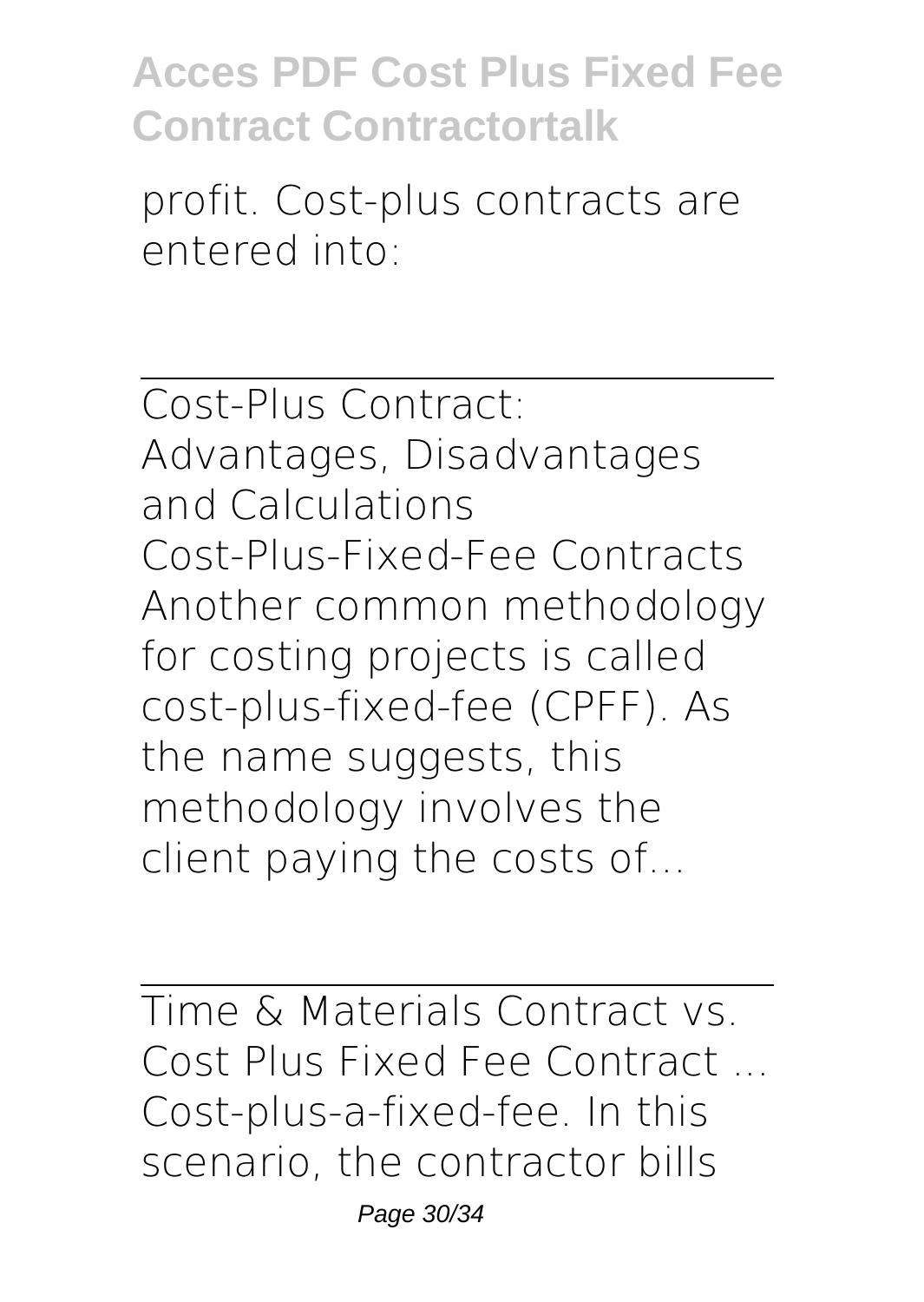the client for direct costs, plus a fixed fee for overhead and profit. In this case, the contractor is motivated to complete the job quickly and cheaply, or his overhead and profit percentage keeps dropping.

Cost-Plus Contracts : Pros and Cons A cost-plus contract, also known as a costreimbursement contract, is a form of contract wherein the contractor is paid for all of their construction-related expenses. Plus, the contractor is paid a specific agreed-upon amount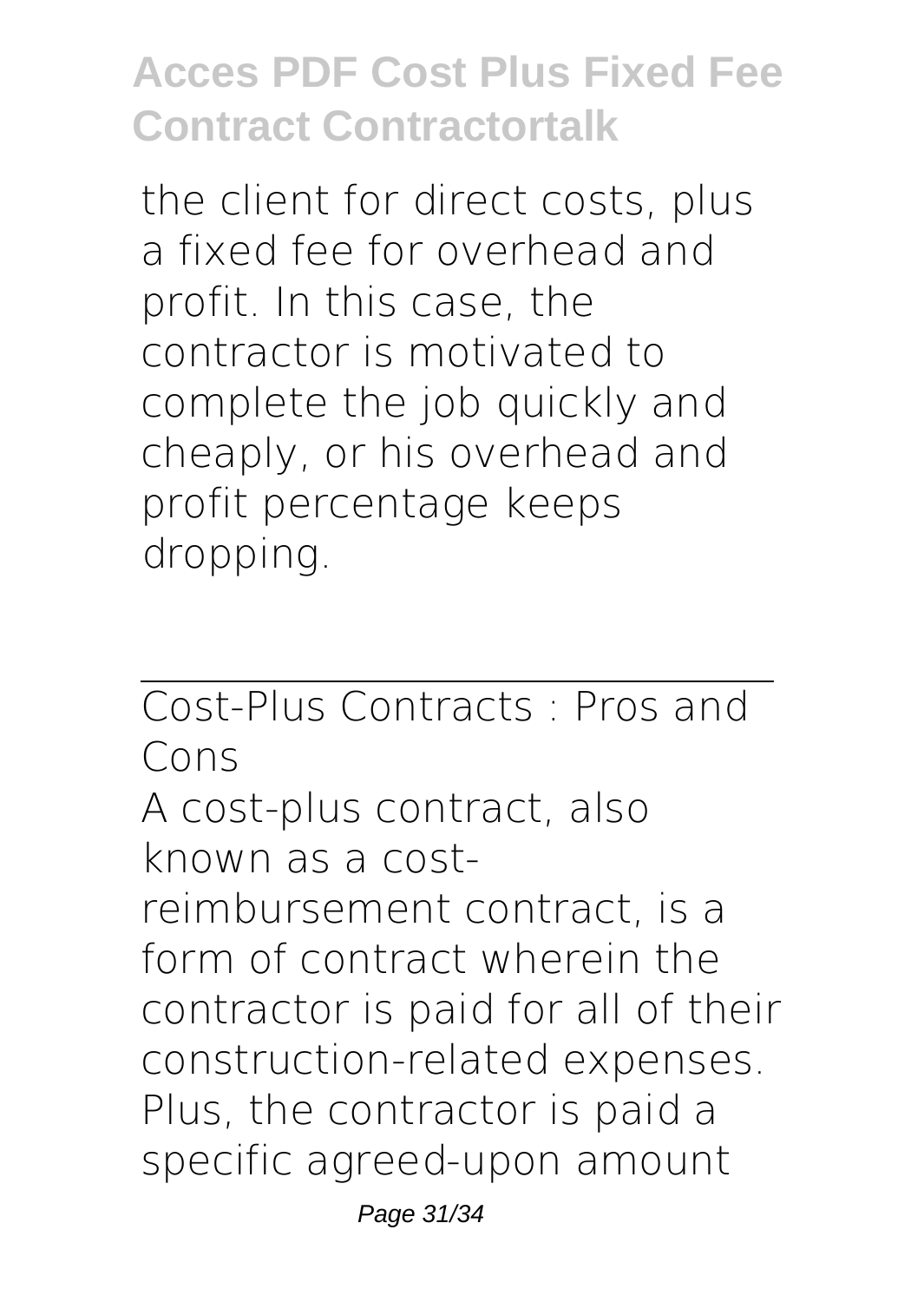for profit.

Construction Contracts: Pros and Cons of a Cost-Plus Contract A cost-plus contract is a construction contract under which the contractor gets paid for all construction-related expenses plus an agreed-upon profit. The term "plus" refers to the profit to be earned by the contractor.

All About Cost-Plus Contracts Unlike a cost-plus contract, a fixed price contract specifies an exact fee for the work to be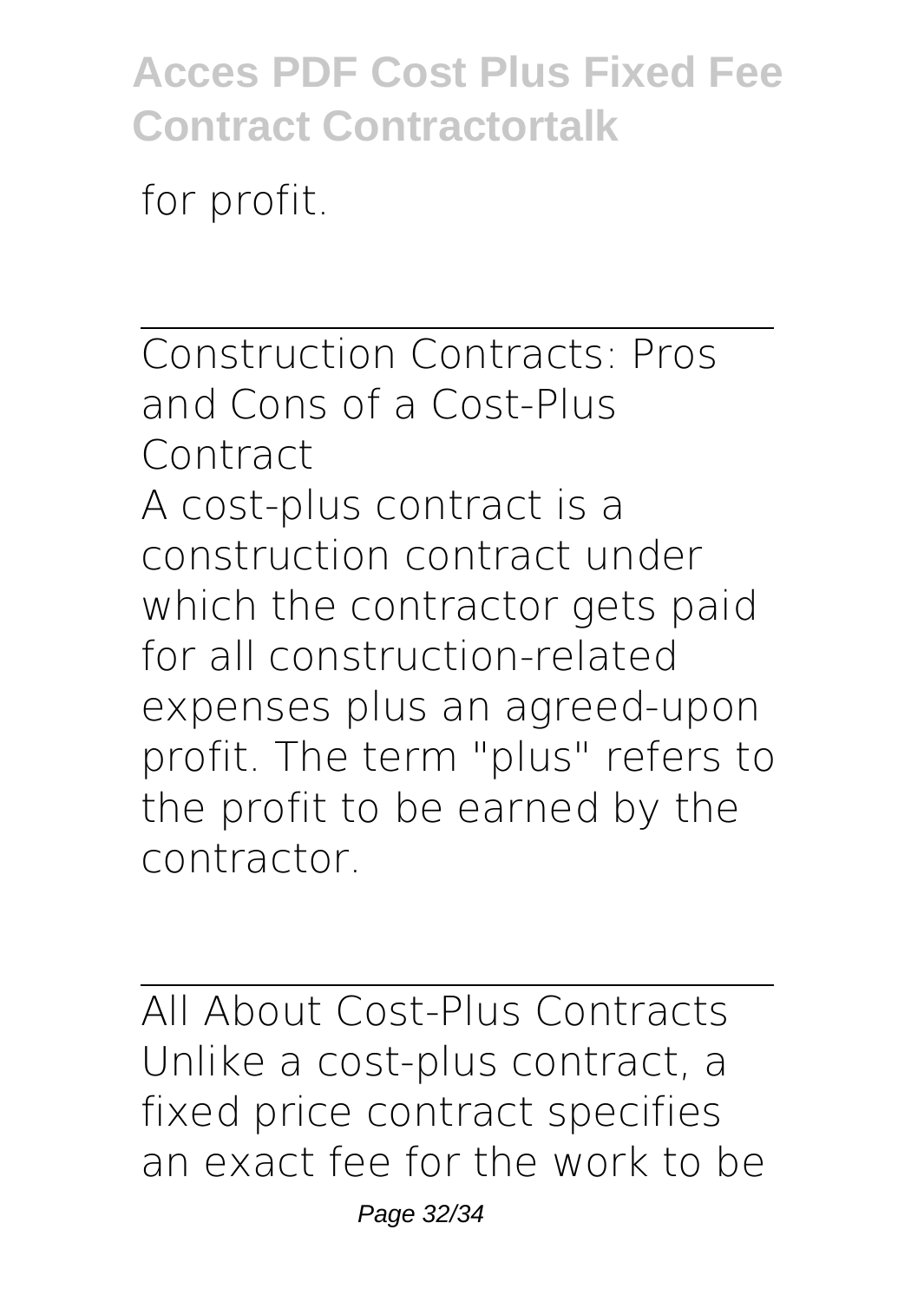done, which means the contractor may earn less profit if the materials cost more than anticipated. An unscrupulous contractor may cut costs on materials to increase his or her profit.

Cost Reimbursement Contract Advantages and Disadvantages Contract type is a term used to signify differences in contract structure or form, including compensation arrangements and amount of risk (either to the government or to the contractor). Federal government contracts are commonly divided into two